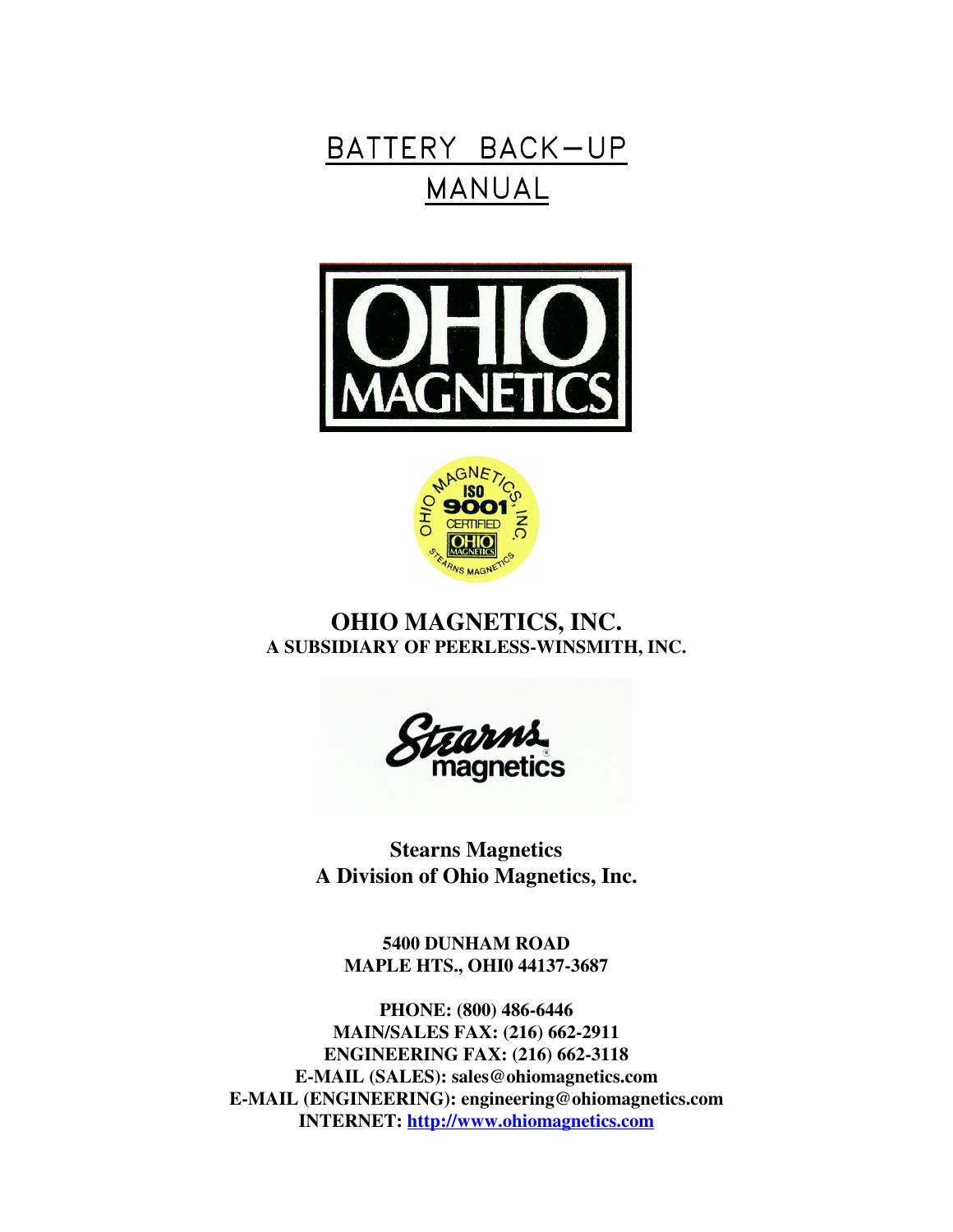## **INDEX**

1. INTRODUCTION

## 2 . INSTALLATION AND ADJUSTMENTS

- 3. OPERATION
- 4 . TROUBLESHOOTING GUIDE & MAINTENANCE
- 5. DRAWINGS
- 6. SPARE PARTS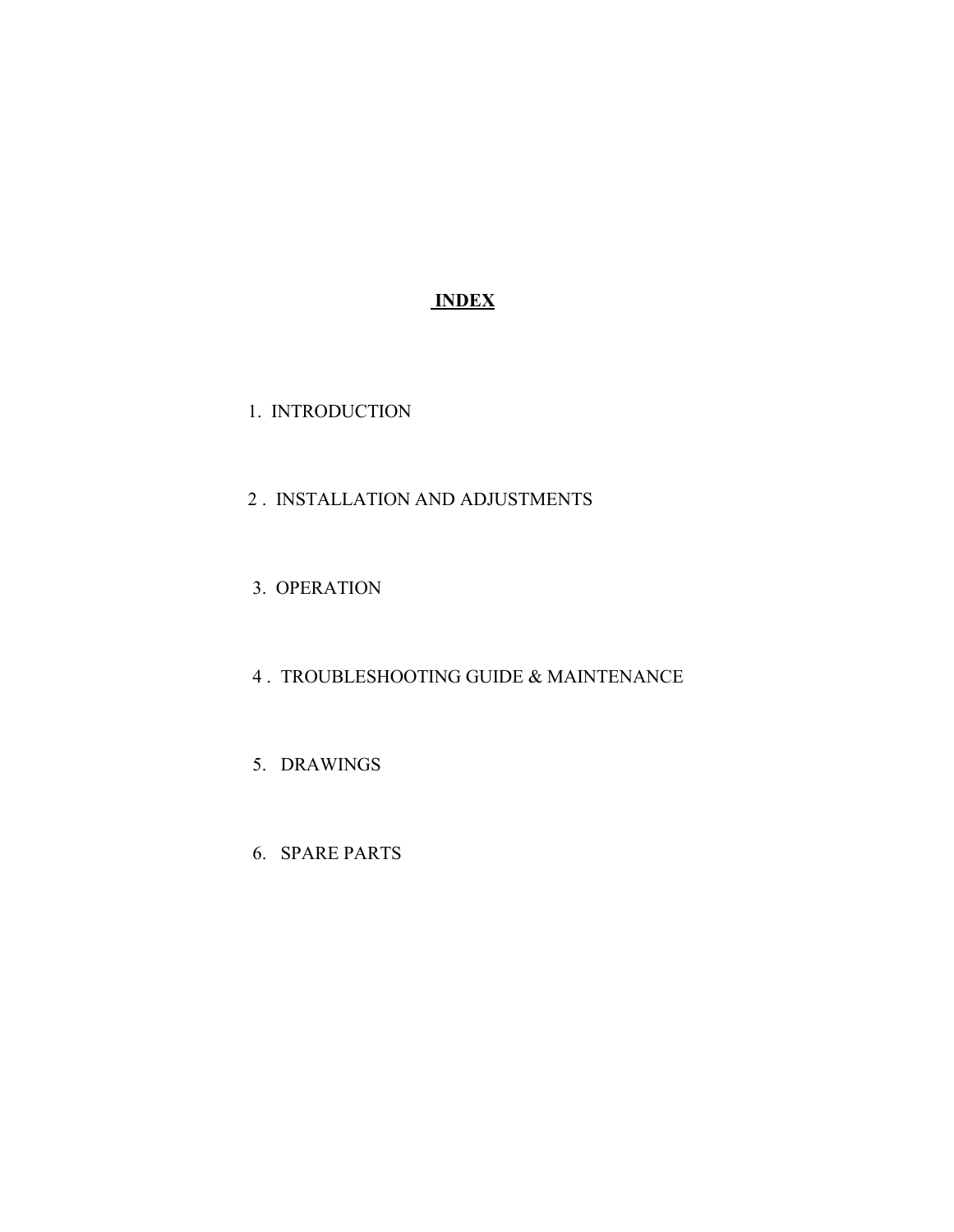## **INTRODUCTION**

#### 1 . 1 **Ohio Magnetics Warranty - BATTERY BACK-UP SYSTEMS**

Ohio Magnetics, Inc. a subsidiary of Peerless-Winsmith, Inc. warrants to the original purchaser of each new Battery Back-up System, manufactured by and sold by Ohio Magnetics, Inc., to be free from manufacturing defects in material and workmanship under normal service for a period of ninety (90) days, from and after the date of shipment from our Maple Hts., Ohio plant.

Ohio Magnetics' obligation under this warranty is expressly limited to the replacement or repair of any part or parts which are proven to our satisfaction to be defective under normal use and service, at the Ohio Magnetics, Inc. plant at Maple Heights, Ohio or at a point designated by it.

Ohio Magnetics, Inc. will not be held responsible for the cost of consequential labor, loss of profit, down time, or any transportation charges incurred in connection with the replacement of or repair of said Battery Back-up System or parts thereof found to be defective. It shall not be responsible for consequential damages or contingent liabilities arising from the use of, or performance of, Ohio Battery Back-up Systems.

This warranty does not apply to any Ohio Battery Back-up System or parts thereof, which have been subject to accident, negligence , alteration, abuse or misuse , or upon which repairs or alterations have been made by other than Ohio Magnetics, Inc., except where said repairs are made by others with its prior written approval.

Ohio Magnetics, Inc. makes no warranty with respect to accessory equipment manufactured by others and sold by Ohio Magnetics, Inc.. These items are subject to the warranties the manufacturer and any warranty claims on these items shall be directed by the user to the respective manufacturer.

Ohio Magnetics, Inc. makes no other express, implied or statutory warranties, nor is anyone authorized to make any on its behalf .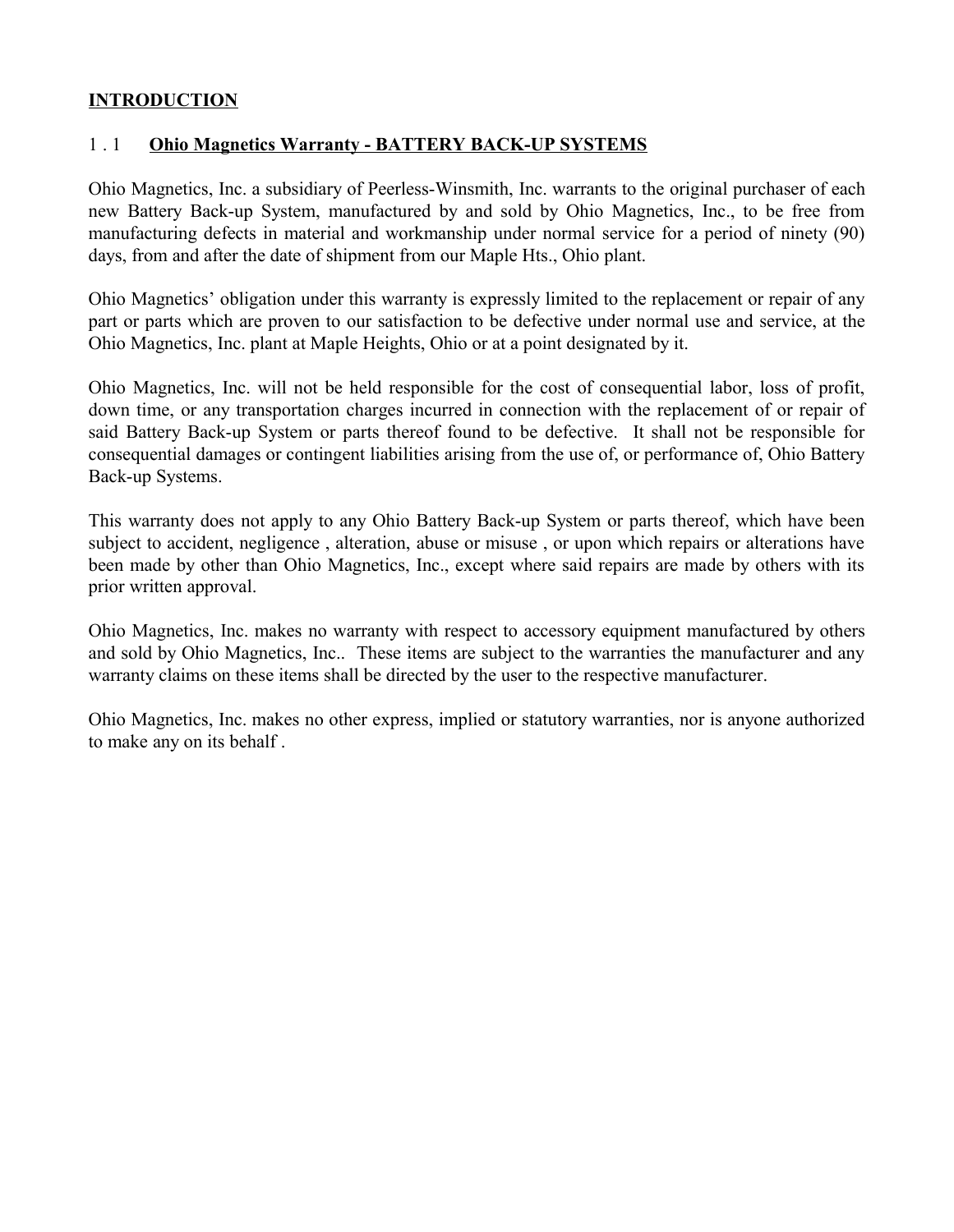## 1.2 **RECEIVING**

If damage incurred in shipping is observed upon receipt of rectifier, notify and file claim with carrier.

## **BEFORE YOU FULLY UNPACK THIS UNIT READ THIS FOR YOUR PROTECTION!**

(This information applies only on shipments within the United States)

## DAMAGE

This shipment was packaged and delivered to the carrier with the utmost care to insure safe delivery of goods. When shipment is received and signed for by the transportation company, consignor's responsibility ceases. Do not accept shipment which evidences damage or shortage until agent of carrier endorses a statement of the irregularity on the face of the transportation receipt. Without documentary evidence, claim can not be filed.

#### CONCEALED DAMAGE

Interstate Commerce Commission has indicated that a carrier is as much responsible for concealed damage as for visible damage in transit. Upon receipt of shipment, promptly unpack and check thoroughly. If concealed damage is discovered, cease further unpacking and request immediate inspection by local agent of carrier. A written report of the agent's findings, with his signature, is necessary to support claim.

## SHORTAGE

Check shipment against shipping papers. Do not discard packing materials or packing cases until contents have been found to be correct. The removal of badly needed items, before shipment has been checked, may create a shortage. Check all possibilities before reporting a shortage.

## CLAIMS

If your agent or carrier has been given an opportunity to inspect the shipment, any claim for a shortage or damaged merchandise can be handled as a simple and routine procedure. Claims must be filed by consignee. Shipping terms are f.o.b. Cleveland, Ohio.

## LOSS

In the event of complete loss, claim will be handled in the same manner as for Shipping Damage or Shortage.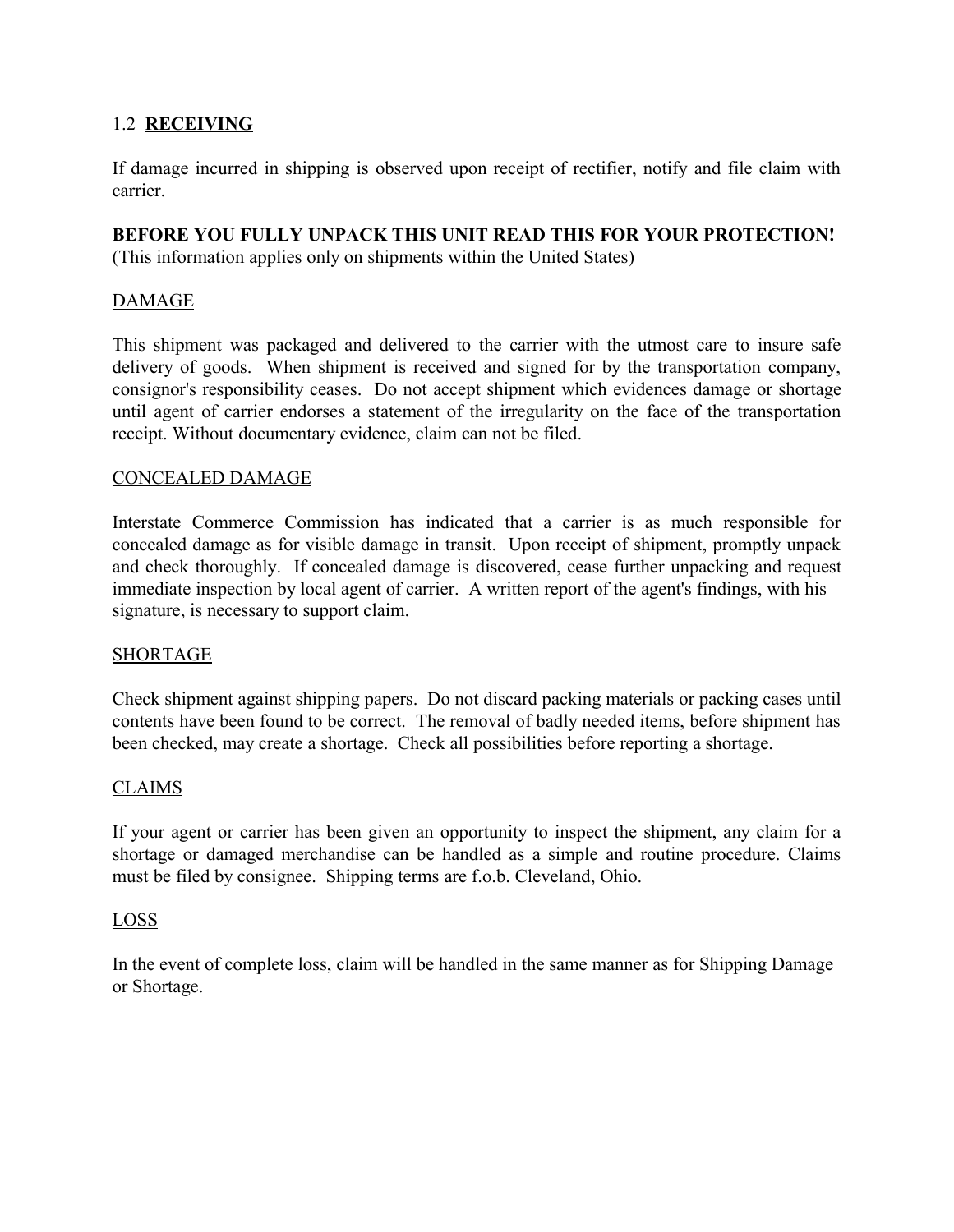## 1.2 (Cont.) **SHIPPING DAMAGE OR SHORTAGE**

#### TRUCK SHIPMENT

The original destination freight bill bearing notation of damage or shortage by the carrier and the inspector's report, attached to a certified copy of the original\* bill of lading of the transportation company at point of origin, must be available to support claim. All claims will be initiated at point of destination.

#### EXPRESS SHIPMENT

Should there be damage or shortage, claim must be supported by a certified copy of the original\* paid express receipt (whether issued at point of origin or destination) bearing the agent's notation of damage or shortage, or the inspector's report of same attached.

#### AIR EXPRESS

Claim must be initiated at point o f destination. The express agent at point of destination will fill out a "Bad Order Report" which will be returned to party submitting claim. The original invoice, original\* air express receipt, "Bad Order Report" and a letter of transmittal , must be submitted in support of claim.

#### RAIL FREIGHT

Claim will be initiated at point of destination. However, inspection papers filled out by the consignee and endorsed by the freight office of destination along with paid freight bill, original\* bill of lading, original invoice or certified copy of same , plus a bill to the freight agent for claim charges, must be forwarded to the Freight Agent at point of origin in support of claim. Shipping charges reimbursed will be those prorated over total weight of shipment involved in the claim.

#### AIR FREIGHT

Claim must be initiated at point of destination. Claim must be filed by submitting a letter on company stationery with an explanation of the extent of damage or loss and forwarded with a copy of the original\* air bill, and original invoice or Photostat of same, to the airline having carried the shipment .

\* Upon request certified photostatic copies of original papers held by Ohio Magnetics, Inc. required in support of claims, will be made available.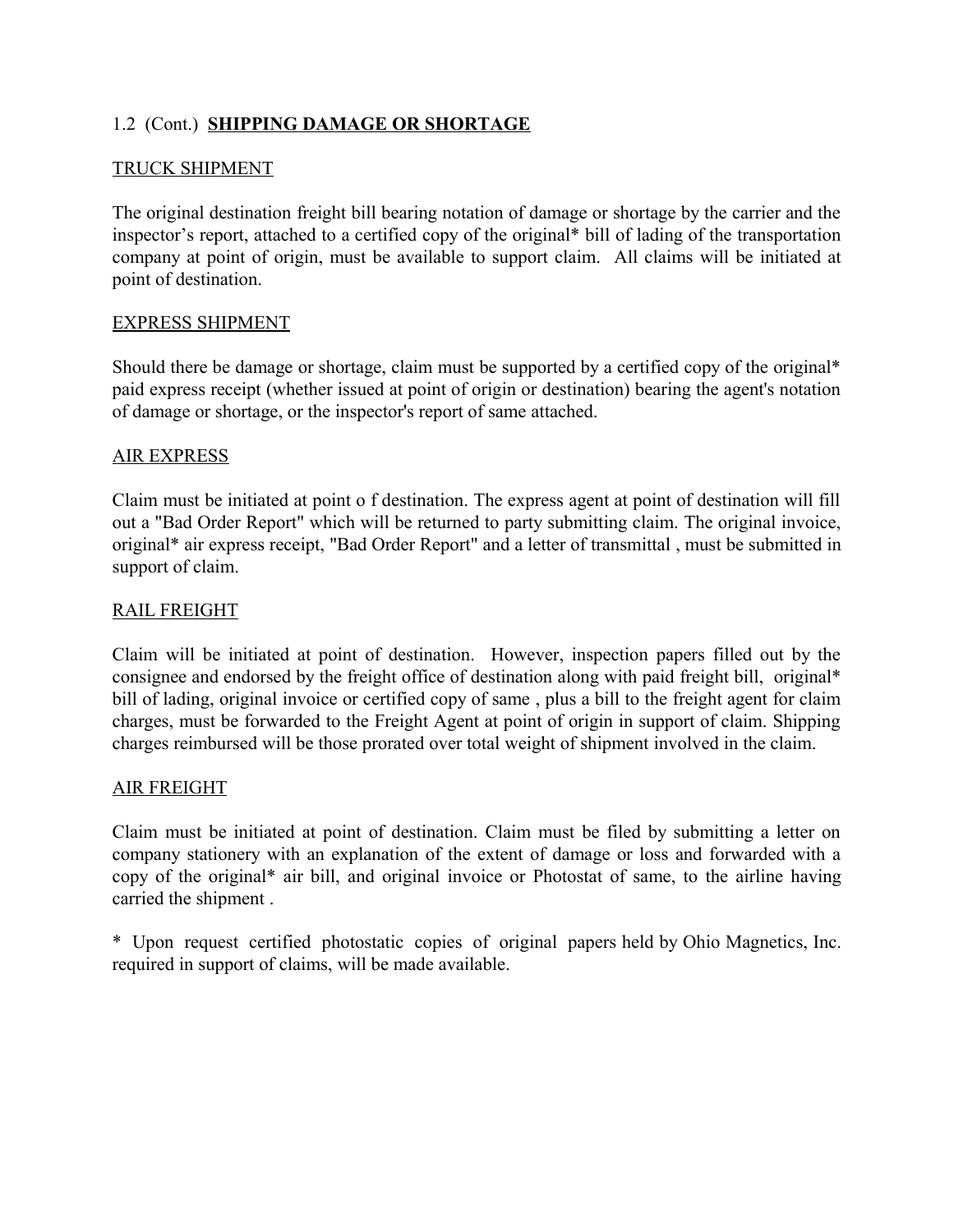## 1.3 **CHECKING BEFORE INSTALLATION**

If damage is not incurred in shipping, proceed checking the nameplate data of the equipment against the nameplate data, and inquiry sheet in this section of the manual. The two should agree, The nameplate is located on the door.

Before installing equipment, it is recommended that a thorough visual inspection be made. All terminal connections should be checked for loose connections that could have occurred in transit. Careful check should be made for any frayed wiring or cracked insulation.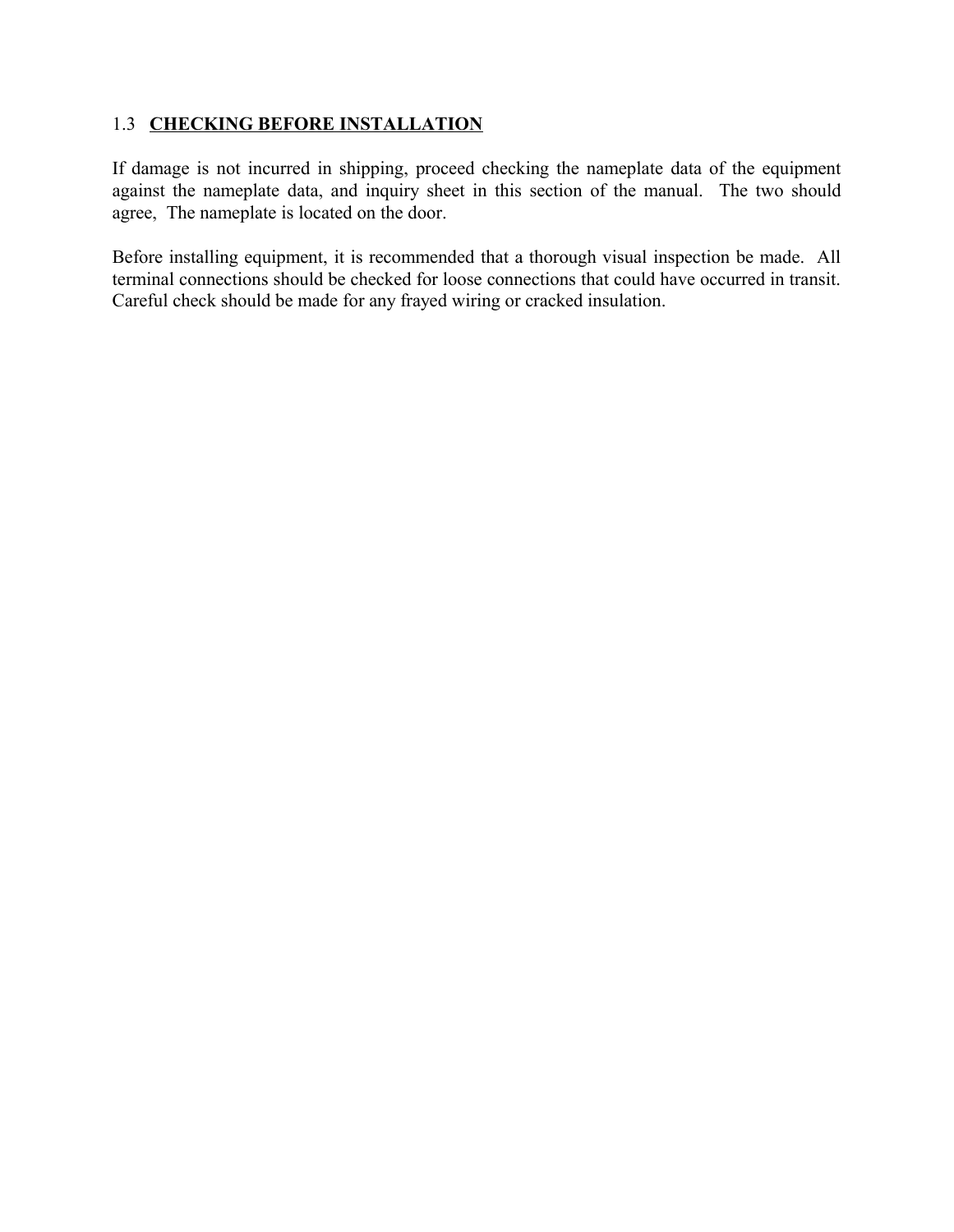## 1.4 NAMEPLATE - INQUIRY SHEET

| PRODUCT:                   | <b>BATTERY BACK-UP</b> |                |                                                                        |  |
|----------------------------|------------------------|----------------|------------------------------------------------------------------------|--|
| $B/M$ :                    |                        |                | $S/N$ :                                                                |  |
| <b>PRODUCT DESCRIPTION</b> |                        |                |                                                                        |  |
| <b>CURRENT:</b>            |                        | $\overline{A}$ | CHARGE:                                                                |  |
| TIME:                      |                        | min            | NEMA/IEC 529:<br><u> 1989 - Johann Stein, fransk politik (f. 1989)</u> |  |
| <b>BATTERY TYPE:</b>       |                        |                |                                                                        |  |
| <b>OPTIONS:</b>            |                        |                |                                                                        |  |
|                            |                        |                |                                                                        |  |
| <b>CUSTOMER:</b>           |                        |                |                                                                        |  |
| <b>REMARKS:</b>            |                        |                |                                                                        |  |
|                            |                        |                |                                                                        |  |
|                            |                        |                |                                                                        |  |
|                            |                        |                |                                                                        |  |
|                            |                        |                |                                                                        |  |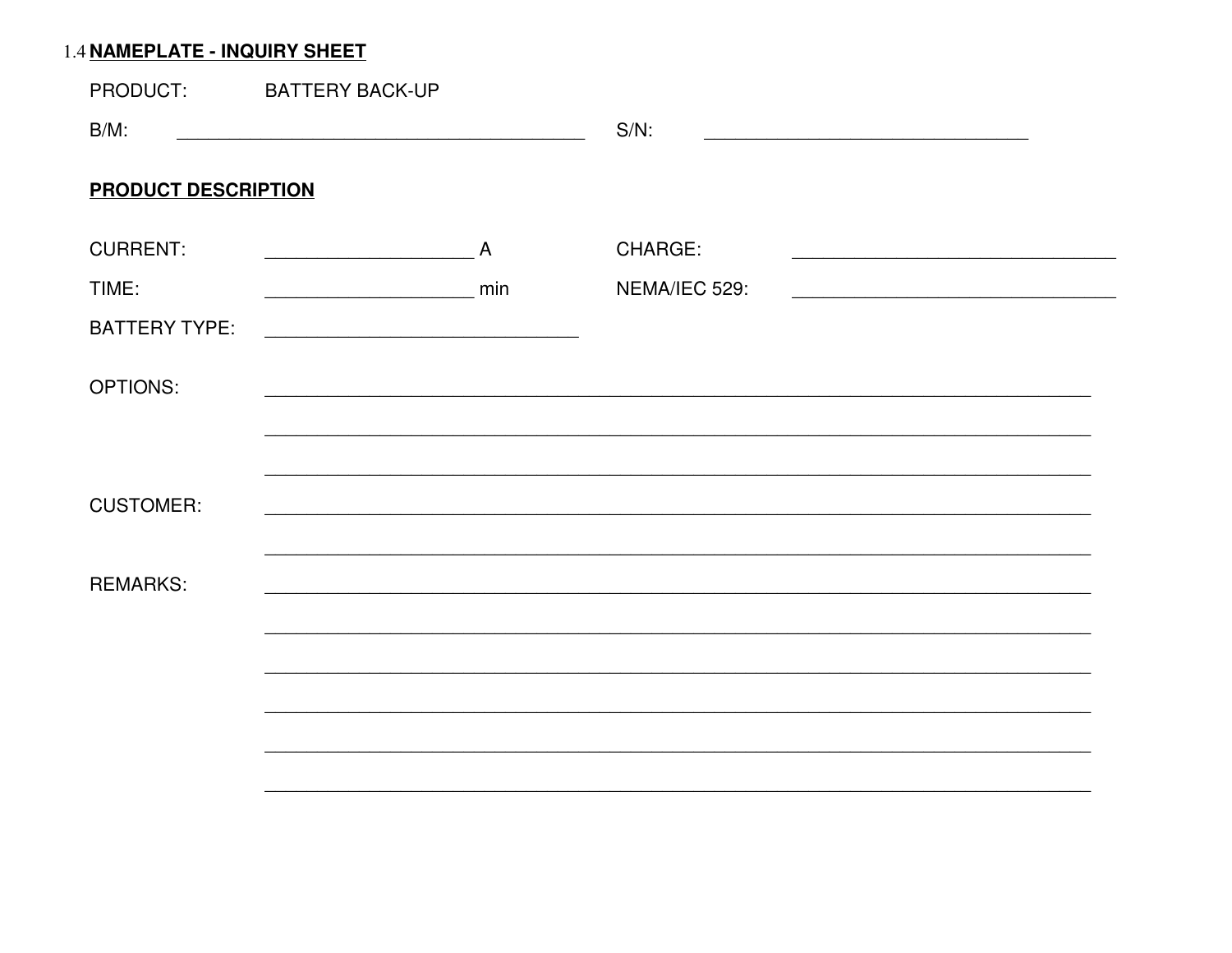## 2. **INSTALLATION**

#### 2.1 INTRODUCTION

The Battery Backup system is composed of a variety of enclosures. The battery and control enclosure(s) vary in size depending on the size of the system and the type of batteries used. The batteries and control electronics are contained in separate enclosures. In some applications, the batteries are mounted in open racks.

In addition to the battery and control enclosure, the battery back-up contains a separate system status indicator enclosure, a separate audio alarm unit that can be mounted anywhere convenient to the system operations personnel, and a disconnect switch used to disconnect the batteries from the rest of the system. The interconnection diagram and schematic will detail the location of all components.

In some systems, a separate battery charger is used to charge depleted batteries, in systems that do not contain a separate charger, the main rectifier acts as the battery charger.

#### 2.2 MOUNTING - LEVELING

All components must be mounted in an upright position for proper operation The batteries are in the enclosure resting on racks and are held down by a battery clamp . The enclosures should be situated in a leveled position and bolted to the wall or to the floor as the situation demands. Install components in a location suited to their NEMA or IEC 529 rating. Punch holes in the bottom or side of enclosure for input/output as well as control cables, as the location requires.

#### 2.3 INTERCONNECTION OF COMPONENTS

Reference the interconnection diagram supplied as part of your document package for proper connection of system components. Use approved wire and cables and make sure all enclosures are properly grounded Batteries are disconnected from each other before shipment from the factory and must be reconnected before the system can be used.

For operation of the rectifier power supply and/or the battery charger (if applicable) see separate operators manuals for these units.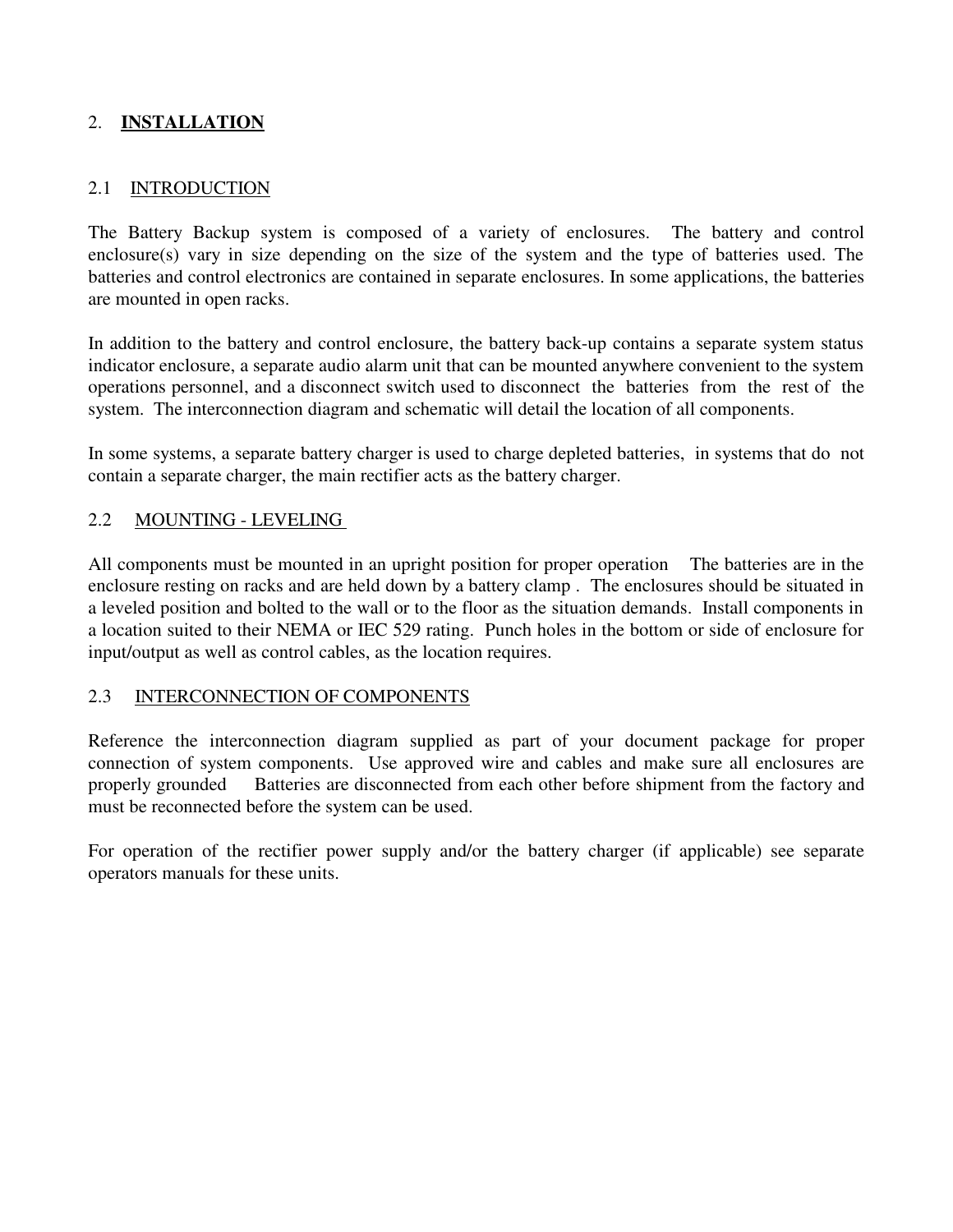## 3.1 **INTRODUCTION**

The Battery Back-up system is designed to provide emergency DC power in the event the main power to the magnet fails. The failure can be due to either the main 3 phase power to the rectifier failing or a fault in the rectifier itself. The batteries are configured to provide a nominal 220 V dc service, down to a minimal 180 V dc, at a specified load current for a specified time. The status of the system can be monitored by use of the indicator enclosure, as well as an audible alarm.

## 3.2 **SYSTEM FUNCTION**

ATTENTION! DANGER OF ELECTRIC SHOCK!! DO NOT TOUCH THE BATTERY TERMINALS WHILE SERVICING THIS UNIT!! 220 V dc PRESENT!!

After the system has been properly connected, close the Battery Disconnect and then turn on the Main Power Rectifier, as well as the separate battery charger (if supplied). You should have 240 V to 245 V dc (magnet(s) not energized) at the output of the Main Rectifier terminals El(+) and E2(-). Also, the voltage meter located in the status indicator enclosure should read from 200 to 220 V dc. The meter will read the actual voltage of the batteries when the disconnect switch is closed. If you do not read any voltage on the battery meter, check all the connections to the batteries. If everything is OK, the batteries will go into a momentary charge to assure the batteries are full. During this time the system is interlocked and a lift can not be made. Also the yellow `BATTERIES CHARGING' light illuminates. When the battery charging is complete and no other problems exist, then the green `SYSTEM OPERABLE' light should illuminate, indicating the system is ready to operate.

If your system has a separate battery charger, see section 3.26!

If you experience any trouble in the startup or the operation of the battery system, refer to the TROUBLESHOOTING guide in the next section.

If the green `SYSTEM OPERABLE' light does not illuminate, then the you can not initiate a lift. Check the TROUBLESHOOTING guide for possible solutions.

If the main rectifier power has been off for any length of time, then once power is restored, the system will first go into a charging cycle. At this time, the magnet function will be interlocked out. If the rectifier is turned off and then back on, the charging cycle will resume. Charging must be complete before the `SYSTEM OPERABLE' light and an OK to lift can occur.

Once the system has come up and the green `SYSTEM OPERABLE' light has come on, allow the system to stabilize by waiting about 30 min before operating. Also, allow 30 min if the system has been off for a long period of time.

## 3.21 **BATTERIES DISCHARGING / CHARGING:**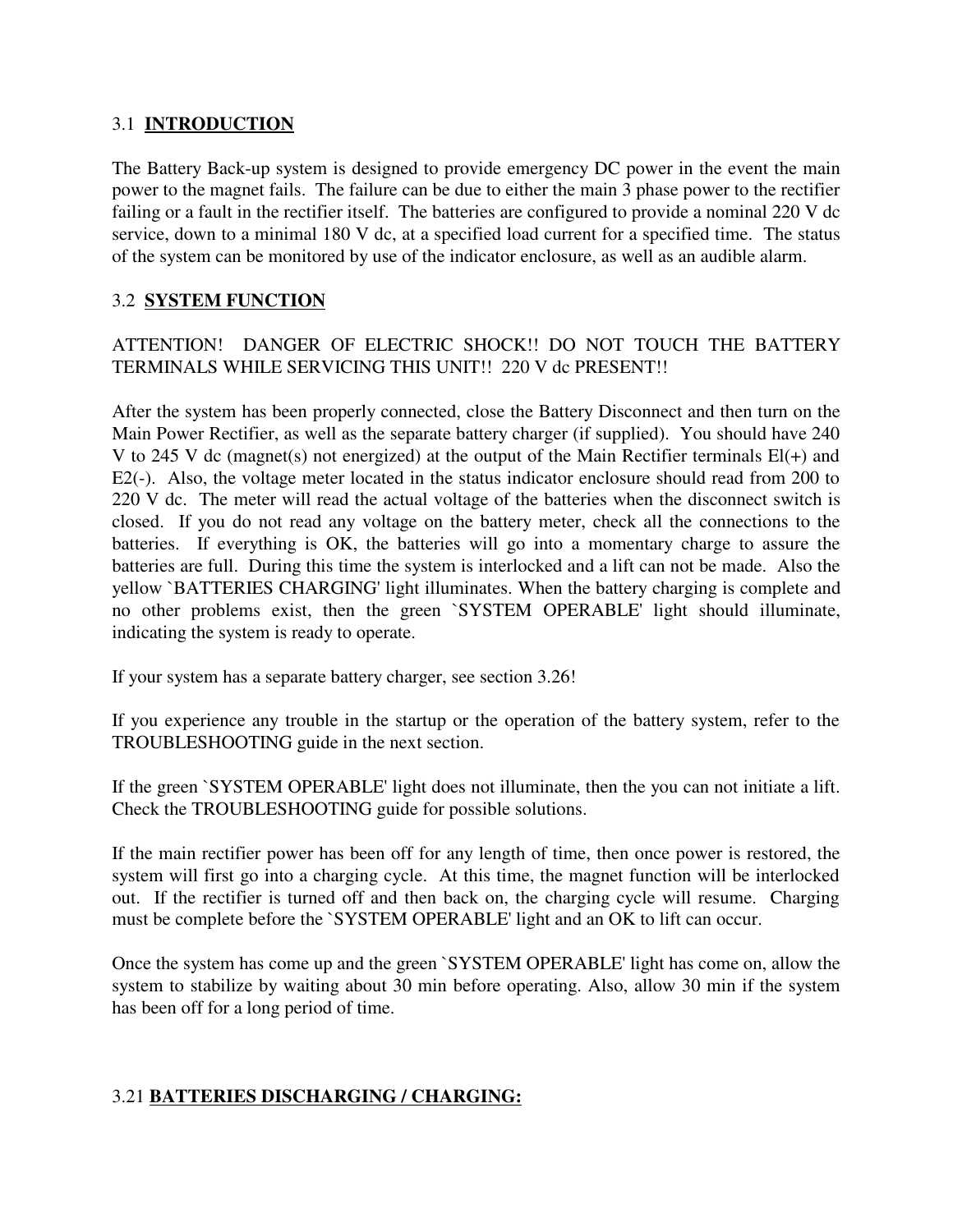In the event of a power failure during a lift cycle, the batteries will provide current to the magnet through one-half of the Blocking Diode DM1. If the voltage from the rectifier has fallen below 200 V dc , the PLS low trip sensor will disengage. The red trip light is on when everything is normal. This will cause the CRL relay to disengage also. This will shut off all power to the following relays: BRH (Battery Voltage High), BRL (Battery Voltage Low), PR3 (High Rate Charge Power Relay), CR3 (High Rate Charge Control Relay), CR6 (Float Charge Enable), TR1 (Float Charge Cycle Timer), CR2 (Fault Pilot Relay), PR2 (Fault Power Relay) , CR7 (Float Charge Cycle off), and PR1 (Float Charge Power Relay). When the relay CRL is off, the red `POWER LOSS - CHARGER FAULT' indicator lamp will illuminate. Also, with CR2 off, and CR4 on (magnet in lift), the alarm will sound, as well as the yellow `BATTERIES DISCHARGING' indicator light will illuminate. The horn and light will blow continuously until either the battery voltage falls low enough to where they will not operate, or the magnet is taken out of lift.

With PR2 off, the ability to make a lift is prevented. But, when the system is already in a lift, the PR4 relay will keep the controller coil energized until the lift switch is deactivated or the battery voltage falls below the minimum operating voltage of the coils.

Please note: The system is designed to operate only until the batteries have fallen to 180 V dc. Anything less that this voltage introduces a degree of uncertainty. If the horn should become weak sounding or stop completely, it means the batteries have become severely drained. If the batteries are allowed to drop below 150 V dc, the operation of the controller will begin to become unstable. There will be insufficient voltage to hold the lift coil in, so the controller will automatically become deactivated and the remaining load will dribble and/or drop off. So, it is advisable that once the discharge alarm sounds, to proceed immediately to drop the load in a safe place. The alarm and the yellow `BATTERIES DISCHARGING' light will go out if the lift cycle is terminated at any time. A battery back-up system is an emergency power system and is not intended to take the place of the main power source.

If your main power has failed, and you are not in a lift, the green `SYSTEM OPERABLE' light will go out and the red `MAIN POWER LOSS - RECT/CHRG FAULT' light will illuminate. You will not be able to initiate a lift. You must wait for power to be restored and the green `SYSTEM OPERABLE' light to illuminate before you can resume operations.

After the main power has been restored, the batteries must be recharged before a lift cycle can be initiated. In units with a separate battery charger, see section 3.25!

When power from the rectifier is restored, and the PLS, senses there is more than 200 V present at Terminals E1 (+) and E2 (-), the CRL relay will engage. This will automatically apply power through the normally closed CR4 and CR6 contacts to energize CR3 and PR3. The PR3 contact will close switching in the R1-B resistor (1 W resistance) between the main line and the batteries. The CR3 contact will also close energizing the yellow `BATTERIES CHARGING' indicator light. The batteries will begin to charge (High Rate) and continue to do so until the BCS sensor detects a voltage greater than 232 V dc on the batteries. This will close the BCS-H contact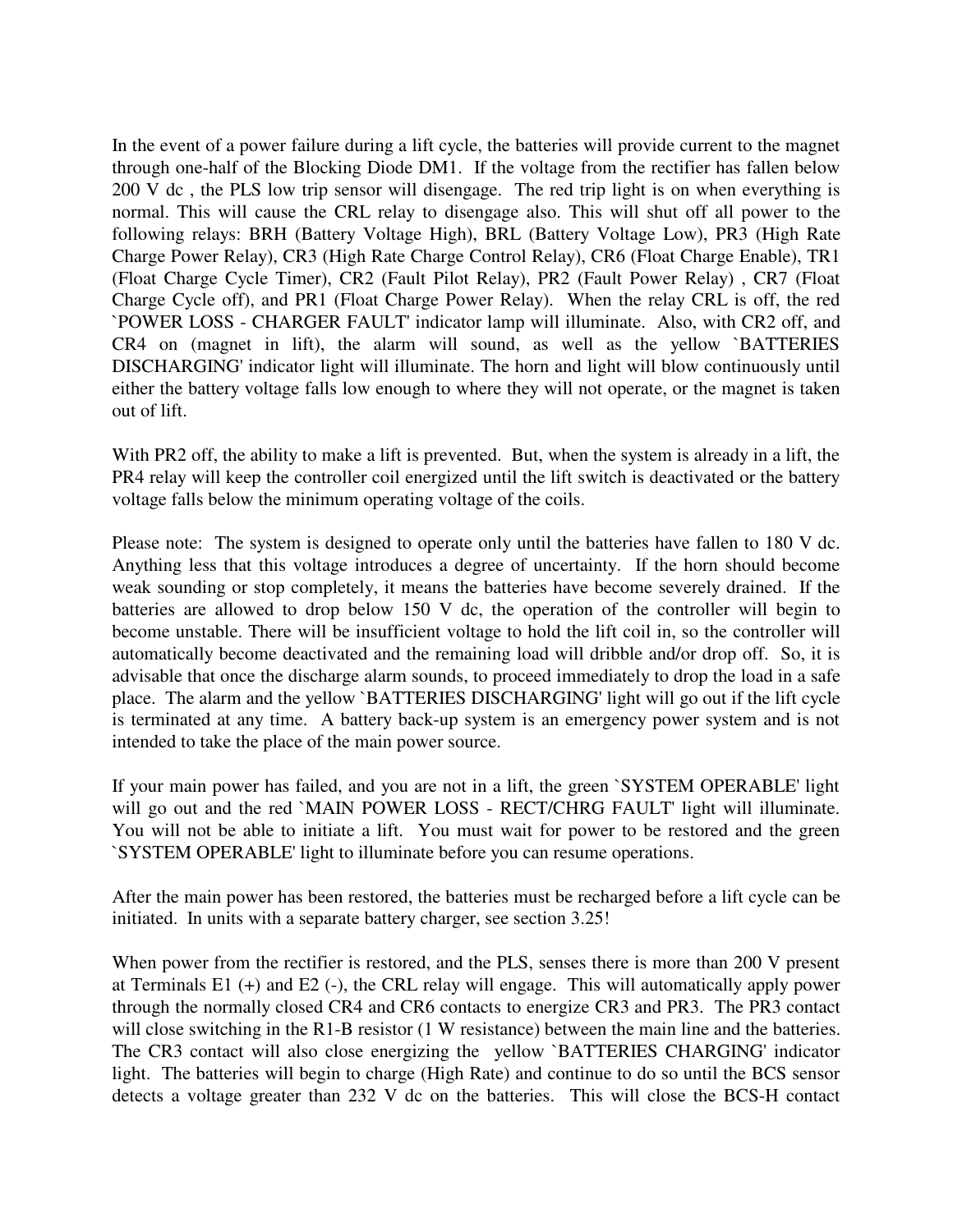energizing the BRH relay. Once energized, this will allow the CR6, TR1, CR2 and PR2 relays to energize. Once CR6 energizes, PR3 and CR3 will disengage. This will stop the high rate charging.

When the CR2 becomes engaged, it will light the green `SYSTEM OPERABLE' light, and release the lift interlock, allowing magnets lifts to be made.

When TR1 (24 min cycle timer) becomes engaged, PR1 is engaged through the normally closed CR7 contact. The R1-A resistor is switched in between the main line and the batteries. The batteries will trickle charge every 24 min, in a 12 min on/ 12 min off type cycle.. This will not effect the operation of the magnet when in lift, nor prevent a lift from being made.

If within the first 12 min of the charging cycle, the battery voltage exceeds 232 V, the BCS high trip sensor will become engaged and activate the BRH relay. This will engage CR7, which will deactivate PR1, thus preventing charging until the next on cycle. With the batteries on trickle charge, the battery voltage should never exceed 232 V dc or fall below 210 V dc. If the batteries are charging normally, they will produce a voltage drop across the R1 trickle charge resistor, and the charging voltage across the Batteries (E3+ to E2-) should fall within the range specified above. If charging is weak or has failed, no voltage drop will develop across R1. With PR1 active, the voltage at E3 would exceed 232 V dc. This high voltage will overcharge the batteries if allowed to be applied to the batteries for a long period of time. If the voltage exceeds 232 V at once, then refer to the troubleshooting guide for possible solutions.

Even though the batteries maybe fully charged, they will continue to draw a trickle charge as long as the main rectifier and/or optional battery charger are on. It is advisable, that the main rectifier or separate battery charger be kept on even when the magnet system is not in use in order to keep a full charge on the batteries.

If the battery voltage falls below 180 V dc, the BCS low trip sensor will become active, and attempt to high rate charge the batteries. Should the batteries try to high rate charge at times other than after a discharge, or after batteries have been off a trickle charge for a long time, a potential problem exists. See troubleshooting guide for possible solutions.

For optimum charging of the batteries, the rectifier output should range from 245 V (no load) to  $240 \text{ V}$  (full load). If the voltage is significantly below this voltage, the batteries will be under charged, and thus the system will either have to be derated in output, or the rectifier/supply voltage will have to be increased. If on the other hand, the supply voltage is too high, above 245 V, then the voltage fed to the batteries will also be high. The charging system prevents overvoltaging of the batteries during the charging cycle. But, high voltage on the system can do damage to other components and to the magnets themselves. Over time they can burn up from excessive voltage. To correct this problem, try changing the taps on your rectifier in order to reduce the rectifier output. The no load voltage should never exceed 250 V dc.

If the batteries are heavily drained, and depending on their size, they can take anywhere up to 2.5 hours to recharge.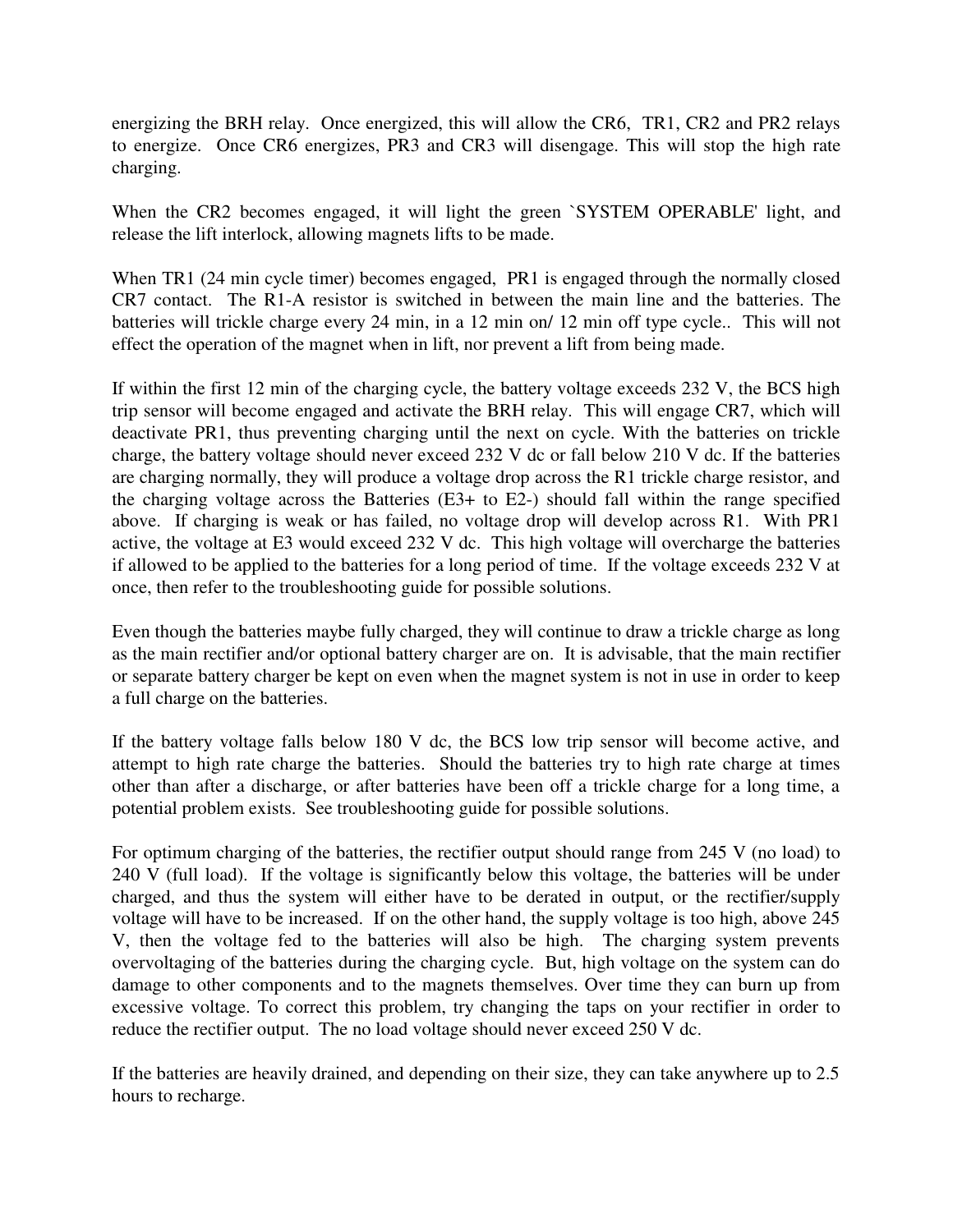## 3.22 **DISCONNECT SWITCH:**

The function of the disconnect switch, that is a part of the battery backup system, is to disable the battery power from the magnet system. Disabling the battery voltage from the magnet system is necessary when the magnet system is being serviced. This is necessary to prevent the possibility of shock hazard or electrocution that could result if power is left supplied to the magnet system while servicing. Shutting off the disconnect will also isolate the battery system from the main power source, when servicing of the battery system is required. There is always 220 V dc in the battery enclosure even though the disconnect switch is open.

The Disconnect Switch has provisions to sense the existence of a blown fuse or if the disconnect switch is opened. A fault in the disconnect switch will be indicated by a red `DISCONNECT FAULT' light on the indicator enclosure being illuminated. The fault will interlock the lift cycle out, so therefore, it must be corrected first, before a lift cycle can be initiated.

If the Disconnect Switch is opened or a fuse is blown, while the Main Rectifier is on, the CR5 relay will be off and prevent the system from operating. The red `DISCONNECT FAULT' light on the indicator enclosure will be illuminated. To correct this, turn the Disconnect Switch to the on position.

## 3.23 **POWER LOSS SENSOR (PLS):**

The purpose of the Power Loss Sensor (PLS) is to indicate a fault if a complete loss of the main dc power or if the main dc power supply has fallen below 200 V dc on a 230 V power system. Any fault detected by the PLS will interlock out the lift cycle. If a PLS fault occurs when the lift cycle is engaged, the pilot relay (PR4) will hold the lift cycle in. If a PLS fault occurs and the lift cycle was not engaged, the power loss interlock will prevent the lift cycle from being initiated. The restoration of main power clears the fault. The existence of a power loss fault can be indicated by a red `MAIN POWER LOSS-RECT/CHRG FAULT' indication on the display enclosure. When normal voltages are present, the green and red LED's will be illuminated on the sensor. If the green and/or red LED's are not illuminated, either the rectifier or the sensor are not functioning. See the TROUBLESHOOTING GUIDE for possible solutions.

## 3.24 **DISPLAY ENCLOSURE:**

The purpose of the display enclosure is to indicate the status of the battery backup system. There are five main push-to-test lamps and a voltmeter as standard. The two red lamps indicate system faults; the faults being Main Power Loss (in systems with a separate battery charger, this light will illuminate if there are also problems with the battery charger as well as the rectifier.) and a fault in the disconnect switch. The two amber lights indicate the status of the batteries: as to whether they are charging or discharging. The green light indicates the system is operable. When ever the green light is illuminated a lift cycle can be initiated; and when ever the green light is out, a lift can not be initiated. In most cases, whenever the green light is out, one of the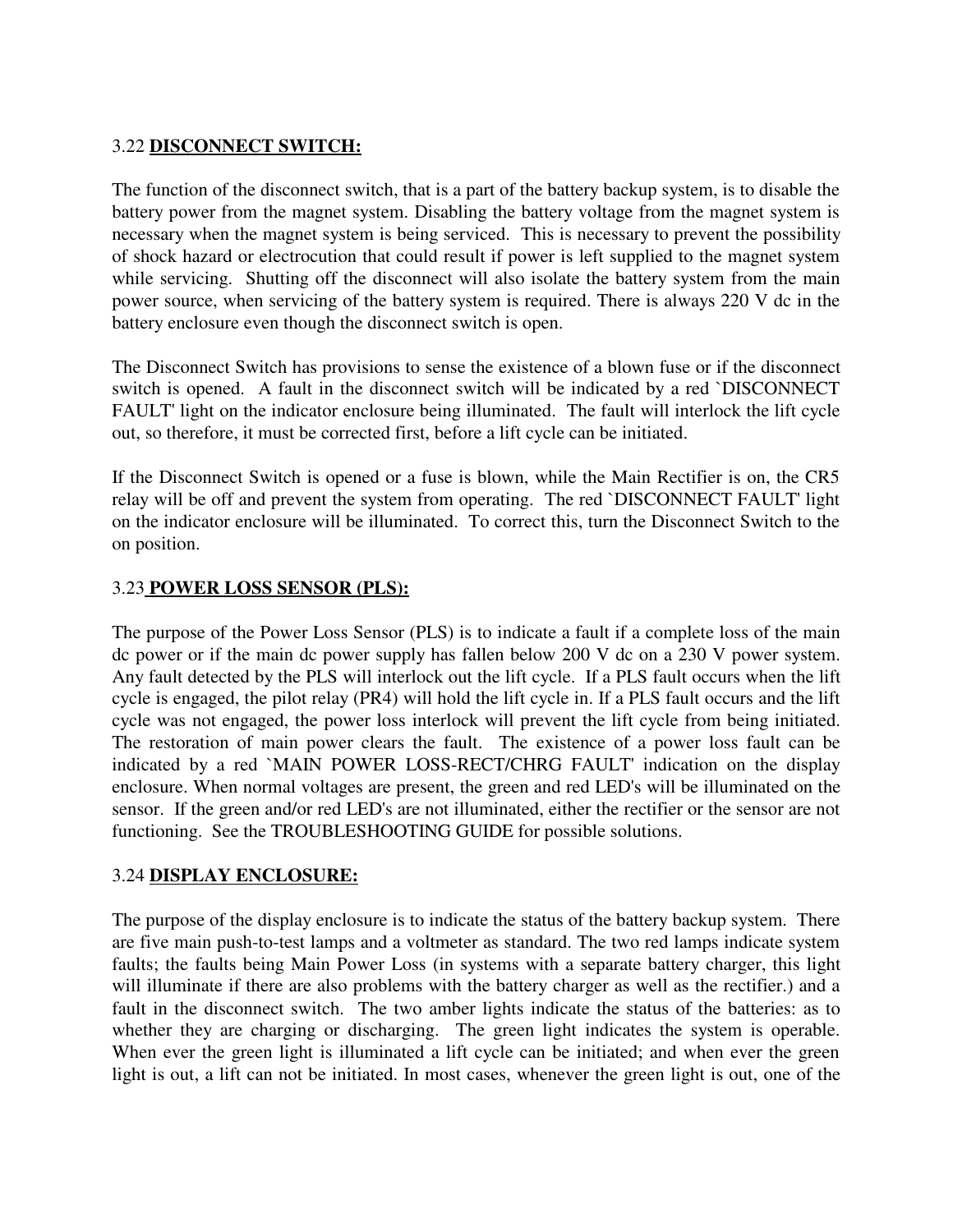other lamps will be illuminated. It is possible for all lights to be out if the batteries are weak or dead; or if one or more of the indicating lamps are burned out.

Each of the lamps can be tested to see if the bulbs are operational by pressing in each of the colored lens one at a time. Each of the lights should illuminate (When the yellow `BATTERIES DISCHARGING' lens is depressed the audio horn will also sound). A lamp that fails to illuminate during this test, indicates a possibly burned out bulb.

#### 3.25 **SYSTEMS USED WITH VARIABLE VOLTAGE RECTIFIERS:**

Battery Back-up Systems used with Variable Voltage Rectifier Systems operate slightly different from Battery Back-up Systems connected to Fixed Voltage Rectifier Systems. The difference is that the Battery System must be DEACTIVATED while the Output of the Rectifier is deliberately reduced from full voltage. If the Battery System was deactivated during this cycle, then the Batteries would discharge the Load as if there had been a Power failure and thus prevent the reduced voltage feature from operating properly.

To achieve the correct operation of the Variable Volt System and the Battery Back-up, the Variable Voltage potentiometer is set to the desired voltage and is activated only by depressing a push-button. The push-button also deactivates the Battery-Back-up System as long as the pushbutton is depressed. When this feature is activated, the yellow 'RED VOLT ACTIV/BATT SYS DEACT' located on the Pendant along with the Potentiometer and the Reduced Voltage Pushbutton, will illuminate.

The Battery System is also set up to provide interlock connections for the operation of the Crane. An auxiliary Normally Closed contact on each Crane Main Contactor must be wired in series as an interlock so as to deactivate the Reduced Voltage function while the Crane is in motion. Each time any of the Axes motion Buttons is depressed, its Contactor is activated and thus opens the Normally Closed Auxiliary Contact, thus opening the Reduced Voltage Circuit, preventing its operation. If your Crane does not have a Normally Closed contact attached to each Contactor, then inquire of your Crane manufacturer as to how it can be added. This feature is important, because it will prevent accidental operation of the Reduced Voltage function while the Crane is in motion.

A second interlock is provided as part of the Battery Back-up System and is to be connected in series with the control circuit of the Cranes Main Contactors. This is to prevent accidental Crane Movement while the Reduced Voltage function is Active.

These interlocks are a safety feature and must not be by-passed. Refer to the interconnection Diagram for proper connection of these interlocks.

Lead Acid Battery Back-up Systems connected to Variable Volt Systems have a separate Fixed Output Rectifier of low Capacity for charging the Batteries. This assures that the Batteries are receiving a full charge, even when the Main Rectifier is in a reduced voltage condition. This is not the same charger described in section 3.26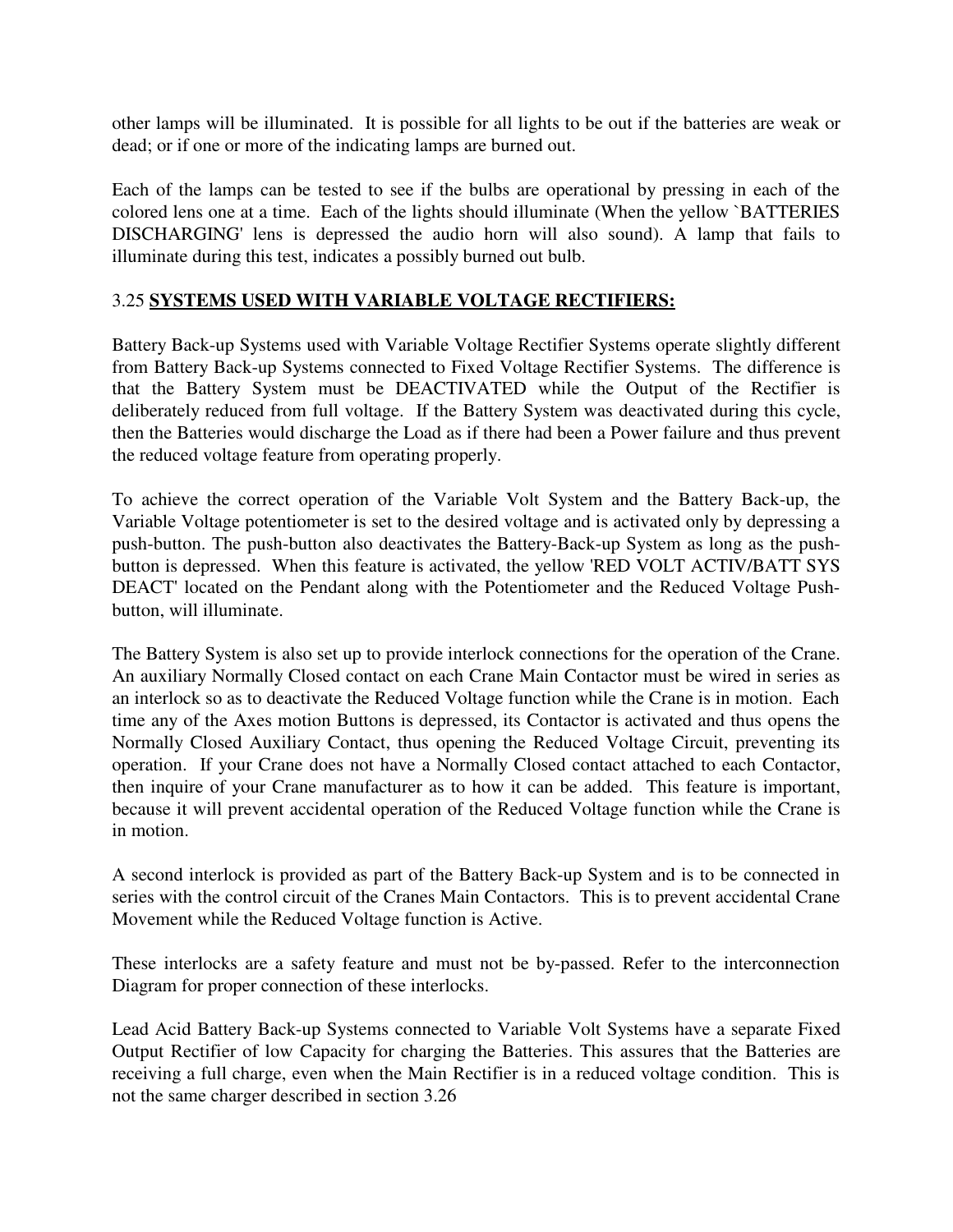For Battery Charger information on Battery Chargers used with Ni-Cad Battery Systems, please refer to section 3.26!

## 3.26 **SEPARATE BATTERY CHARGER (NI-CAD SYSTEMS):**

In systems that have Ni-Cad batteries, a separate battery charger is provided to charge the batteries. The charger is connected to the same power main as the power rectifier. When the main power is applied to the system, the battery charger will come on, and if the main disconnect switch is closed, will begin charging the batteries. If the batteries are lightly drained, charging will cease in less than one minute. If, however, the batteries are heavily drained, charging will take longer.

The battery charger provides four alarm signals to the main sensing unit: LVA (Low Voltage Alarm); HVA (High Voltage Alarm); RPF (Rectifier Power Failure); and CLA (Current Limit Alarm). The LVA is used to indicate low battery voltage. If the battery voltage is less than 200 V, the this alarm will signal a fault. alarm is a common fault alarm with the HVA alarm described below. is tied, into the display panel `MAIN POWER LOSS-RECT/CHRG FAULT' indicating lamp. A lift can not occur if this fault exists! If the battery voltage is low, the charger should be charging the batteries. If it is not, then there is a fault in the charger. Refer to the separate manual for the charger for troubleshooting information. Note: When the batteries have been drained, and their voltage is less than 200 V do, and the system is in a charge mode, it is possible that on the display panel, that both the `MAIN POWER LOSS-RECT/CHRG FAULT' and the `BATTERIES CHARGING' lights be illuminated simultaneously. This is normal. once the battery voltage has exceeded 210 V dc, the red fault light will go out, and the yellow light should be the only one left on.

HVA is used to indicate high battery voltage. If the battery voltage is to high, the alarm will signal a fault. This alarm is a common fault alarm with the LVA alarm described above. It is tied into the display panel `MAIN POWER LOSS-RECT/CHRG FAULT' indicating lamp. A lift can not occur if this fault exist! If the battery voltage is high, refer to the separate manual for the charger for troubleshooting information.

The RPF is used to indicate that the battery charger has failed. If this alarm is indicated, the `MAIN POWER LOSS-RECT/CHRG FAULT' on the main panel will be illuminated. A lift can not occur if this fault exists! This fault can occur if the main power to the Battery Charger has failed, or if a component in the Charger has failed.

If a MAIN POWER LOSS light has illuminated, your fault can be either in the rectifier and/or the charger. If you have main power and you have ruled out the main rectifier as the cause, then the problem lies in the Battery Charger. You can determine whether the problem is a low voltage or a high voltage alarm by the fault indicator lamps located on the battery charger. See separate battery charger manual for an indication of charger fault lamps.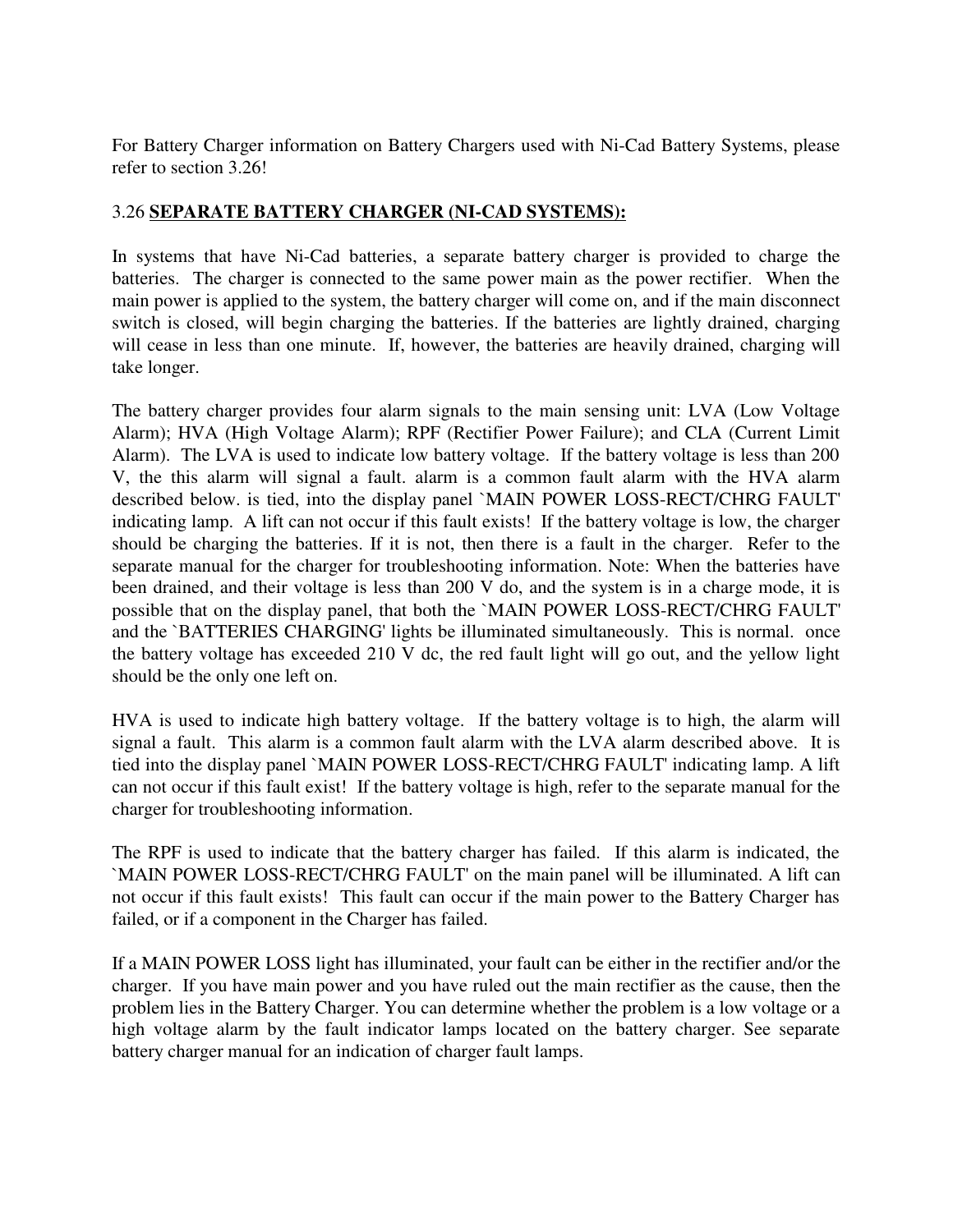The CLA alarm is used to indicate that the Battery Charger is in the charging mode. This alarm is tied into the display panel `BATTERIES CHARGING' indicating lamp. That means this lamp will illuminate when the Battery Charger is in current limit as well as when the Battery Charger is in high rate charge state (manual or automatic high rate charging mode).

When the batteries begin to charge, limit mode, this will activate the CLA alarm: If the charger stays in current limit for more than 30 s, the charger will automatically enter a high rate charge. The high rate charge will stay on for 6 to 12 hours. The batteries will usually fully charge in less than 12 hours. If the system is still in high rate, even though the current limit is no longer active, the CLA alarm will still be active and the system will be interlocked to prevent a magnet lift operation. When the high rate is completed, the alarm will end, and a the `SYSTEM READY' light will illuminate. At this time a lift operation can be initiated.

Should you have any questions on the operation of function of the battery charger, consult the separate manual for the battery charger.

## 3.27 **ALL DC SYSTEMS:**

In the systems described above, the use of a Rectifier provides either 120 V or 240 V single phase control voltage to operate the relays in the charging system, as well as the PLS and BCS sensors. However, in areas where only 230-250 V dc is available, a slight modification to the system is provided. In this case, a switching power supply, designed to output 24 V dc, when the input is available in the range of 100 to 350 V dc, is utilized to provide operating power for those units normally running on 120 or 240 V ac. Components normally running at 120 or 240 V ac are replaced with ones that function at 24 V dc. These parts can not be interchanged.

The switching power supply is a heavy duty unit capable of providing 2.5 A for use by the relays and sensors. The input of the power supply is connected directly across the input line. There are some suppressors connected across the input to provide some protection to the power supply from voltage spikes. Yet, if the spikes are excessive, they can damage the supply and other components operating from the power supply. Care should be taken not to connect the system to a dc bus that is extremely unstable.

The switching power supply is equipped with a 2.5 A 5 x 20 mm quick blow fuse (Radio Shack P/N: 270-1053). If this fuse is open or blown, there will be no output and the fault relays PR2/CR2 will prevent the system from allowing a lift to occur.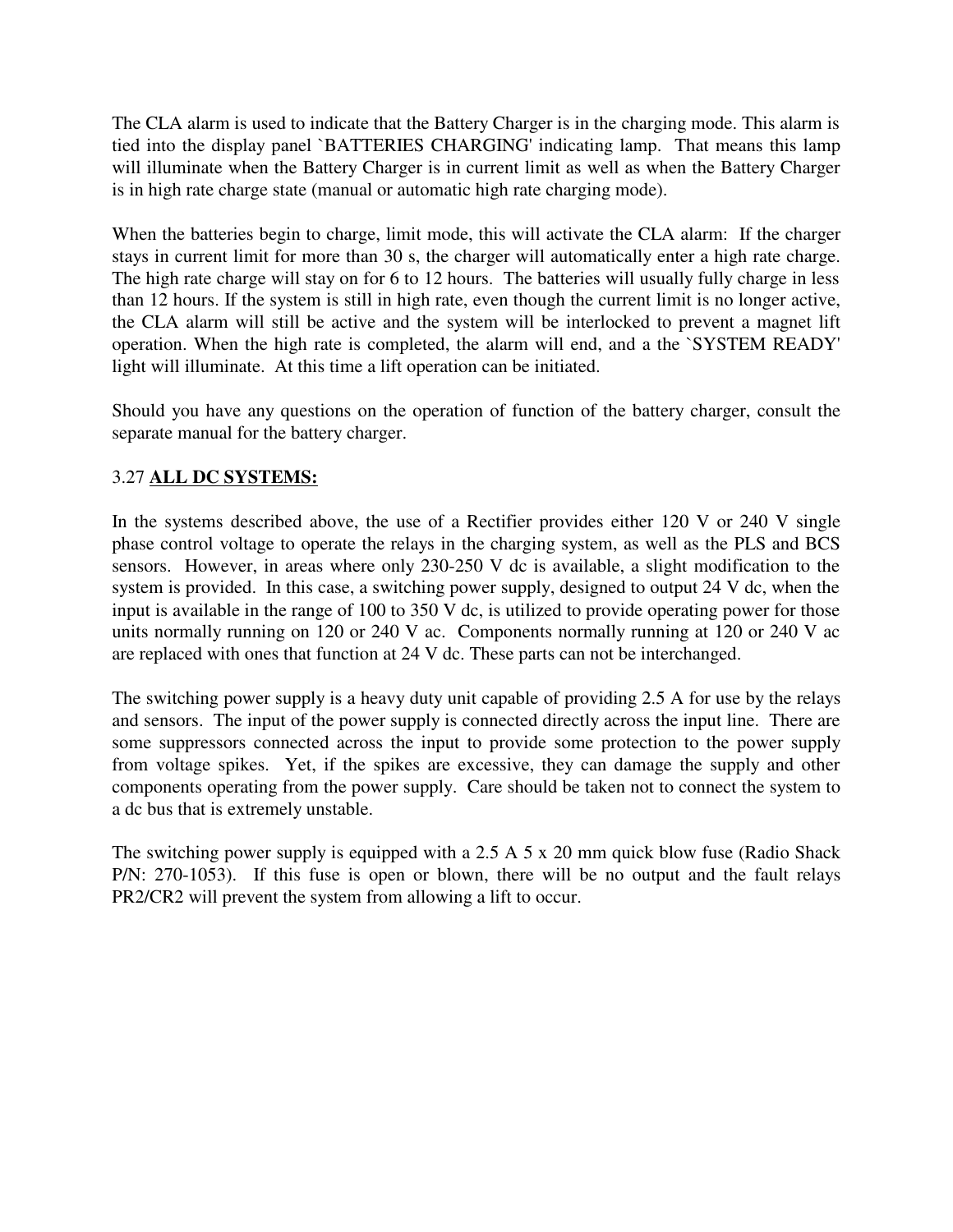## **4.1 TROUBLESHOOTING CHART**

| PROBLEM:                                                                                                                                                                                           | <b>PROBABLE CAUSES:</b>                                                                                                                                                        | <b>CORRECTIONS:</b>                                                                                                                                                                                                                                        |  |  |  |  |
|----------------------------------------------------------------------------------------------------------------------------------------------------------------------------------------------------|--------------------------------------------------------------------------------------------------------------------------------------------------------------------------------|------------------------------------------------------------------------------------------------------------------------------------------------------------------------------------------------------------------------------------------------------------|--|--|--|--|
| 1.) NO BATTERY VOLTAGE OR<br><b>INSUFFICIENT BATTERY</b><br><b>VOLTAGE</b>                                                                                                                         | A.) BATTERY JUMPERS OR LEADS DISCONNECTED<br>B.) BATTERY CONNECTIONS CORRODED OR BROKEN<br>C:) DEAD BATTERIES<br>D:) WEAK BATTERIES - WILL NOT CHARGE<br>E.) DISCONNECT FAULT. | RECONNECT JUMPERS; CHECK ALL BATTERY CONNECTIONS<br>REPLACE CORRODED CONNECTIONS. CHECK ALL BATTERIES FOR GOOD CONNECTIONS<br>SEE SECTION 4.3 - SYSTEM MAINTENANCE<br>REPLACE DEAD AND/OR WEAK BATTERIES<br>REFERENCE #6 FOR POSSIBLE CAUSES AND SOLUTIONS |  |  |  |  |
| 2.) BATTERIES WON'T CHARGE                                                                                                                                                                         | A.) CHARGE LIMIT RESISTOR OPEN<br>B.) CHARGE BLOCKING DIODE OPEN<br>C.) DISCONNECT FAULT.<br>D.) CHARGER INOPERABLE (WHERE APPLICABLE)<br>E.) DEAD OR WEAK BATTERIES           | <b>REPLACE RESISTOR</b><br><b>REPLACE DIODE</b><br>REFERENCE #6 FOR POSSIBLE CAUSES AND SOLUTIONS<br>REFERENCE CHARGER MANUAL<br>SEE PROBLEM # 1 ABOVE                                                                                                     |  |  |  |  |
| NOTE: SEE ALSO PROBLEM #1 ABOVE FOR POSSIBLE CAUSES/SOLUTIONS                                                                                                                                      |                                                                                                                                                                                |                                                                                                                                                                                                                                                            |  |  |  |  |
| 3.) BATTERIES WON'T DISCHARGE                                                                                                                                                                      | A.) DISCHARGE BLOCKING DIODE OPEN<br><b>B.) DEAD OR WEAK BATTERIES</b>                                                                                                         | <b>REPLACE DIODE</b><br>SEE PROBABLE #1 ABOVE                                                                                                                                                                                                              |  |  |  |  |
| 4.) SYSTEM OPERABLE LIGHT<br><b>WON'T ILLUMINATE</b>                                                                                                                                               | A.) BULB IS BURNED OUT<br>B.) CR2 RELAY IS NOT ENERGIZED                                                                                                                       | <b>REPLACE BULB</b><br>CHECK FOR POWER TO CR2 RELAY COIL IF NO VOLTAGE TRACE BACK THROUGH<br>CIRCUIT TO DETERMINE WHICH OTHER COMPONENT WON'T ALLOW VOLTAGE TO PASS.                                                                                       |  |  |  |  |
|                                                                                                                                                                                                    | C.) OTHER SYSTEM LIGHTS ILLUMINATED                                                                                                                                            | RED LIGHTS REFLECT A SYSTEM FAULT, YELLOW LIGHTS REFLECT CHARGE/DISCHARGE<br><b>CONDITION OF BATTERIES</b>                                                                                                                                                 |  |  |  |  |
| 5.) CAN NOT INITIATE A LIFT                                                                                                                                                                        | A.) SYSTEM FAULT EXISTS (NO VOLTAGE AT TERMINAL 56)                                                                                                                            | SEE 4B ABOVE.<br>B.) NO VOLTAGE AT TERMINAL U; VOLTAGE AT TERMINAL 56 OK FAULTY LIFT/DROP SWITCH OR POOR SWITCH CONNECTIONS. REPLACE BAD PARTS                                                                                                             |  |  |  |  |
| 6.) DISCONNECT SWITCH FAULT                                                                                                                                                                        | A.) OPEN OR BLOWN FUSES<br><b>B.) SWITCH IS OPEN</b><br>C.) FAULTY RELAY                                                                                                       | <b>REPLACE FUSES</b><br><b>CLOSE SWITCH</b><br><b>REPLACE RELAY</b><br>REPLACE BLOWN FUSE INDICATOR                                                                                                                                                        |  |  |  |  |
| D.) BLOWN FUSE INDICATOR IS TRIPPED<br>NOTE: BLOWN FUSE INDICATOR CAN NOT BE RESET. THEY MUST BE REPLACED EACH TIME THEY ARE BLOWN<br>ANY FAULT IN THE DISCONNECT WILL CAUSE A SYSTEM TO INTERLOCK |                                                                                                                                                                                |                                                                                                                                                                                                                                                            |  |  |  |  |
| 7.) BATTERIES ALWAYS BEING<br>DISCHARGED; MAIN POWER OK<br>SYSTEM OPERABLE OK                                                                                                                      | A.) DIODE DM1 SHORTED<br>B.) LOW INPUT VOLTAGE AT $E1(+)$ TO $E2(-)$                                                                                                           | <b>REPLACE DIODE</b><br>CHECK FOR PROBLEM IN POWER SOURCE                                                                                                                                                                                                  |  |  |  |  |
| 8.) POWER LOSS SENSOR (PLS)<br><b>NOT FUNCTIONING</b>                                                                                                                                              | A.) SENSOR IS OUT OF CALIBRATION<br><b>B.) SENSOR IS DEFECTIVE</b>                                                                                                             | RECALIBRATE SENSOR TO DROP OUT WHEN MAIN VOLTAGE IS < 100 OR 200 V dc<br>REPLACE SENSOR UNIT                                                                                                                                                               |  |  |  |  |
| NOTE: REFER TO CALIBRATION PROCEDURE BEFORE MAKING ANY ATTEMPTS TO RECALIBRATE SENSOR UNIT                                                                                                         |                                                                                                                                                                                |                                                                                                                                                                                                                                                            |  |  |  |  |
| 9.) HEATERS NOT WORKING<br>(WHERE APPLICABLE)                                                                                                                                                      | A.) DEFECTIVE TEMPERATURE SWITCH<br><b>B.) DEFECTIVE HEATER RESISTOR</b><br>C.) DEFECTIVE HEATER RELAY                                                                         | <b>REPLACE SWITCH</b><br>REPLACE HEATER RESISTOR<br><b>REPLACE HEATER RELAY</b>                                                                                                                                                                            |  |  |  |  |

NOTE: HEATER WILL ONLY FUNCTION WHEN INTERNAL TEMPERATURE FALLS BELOW 20°C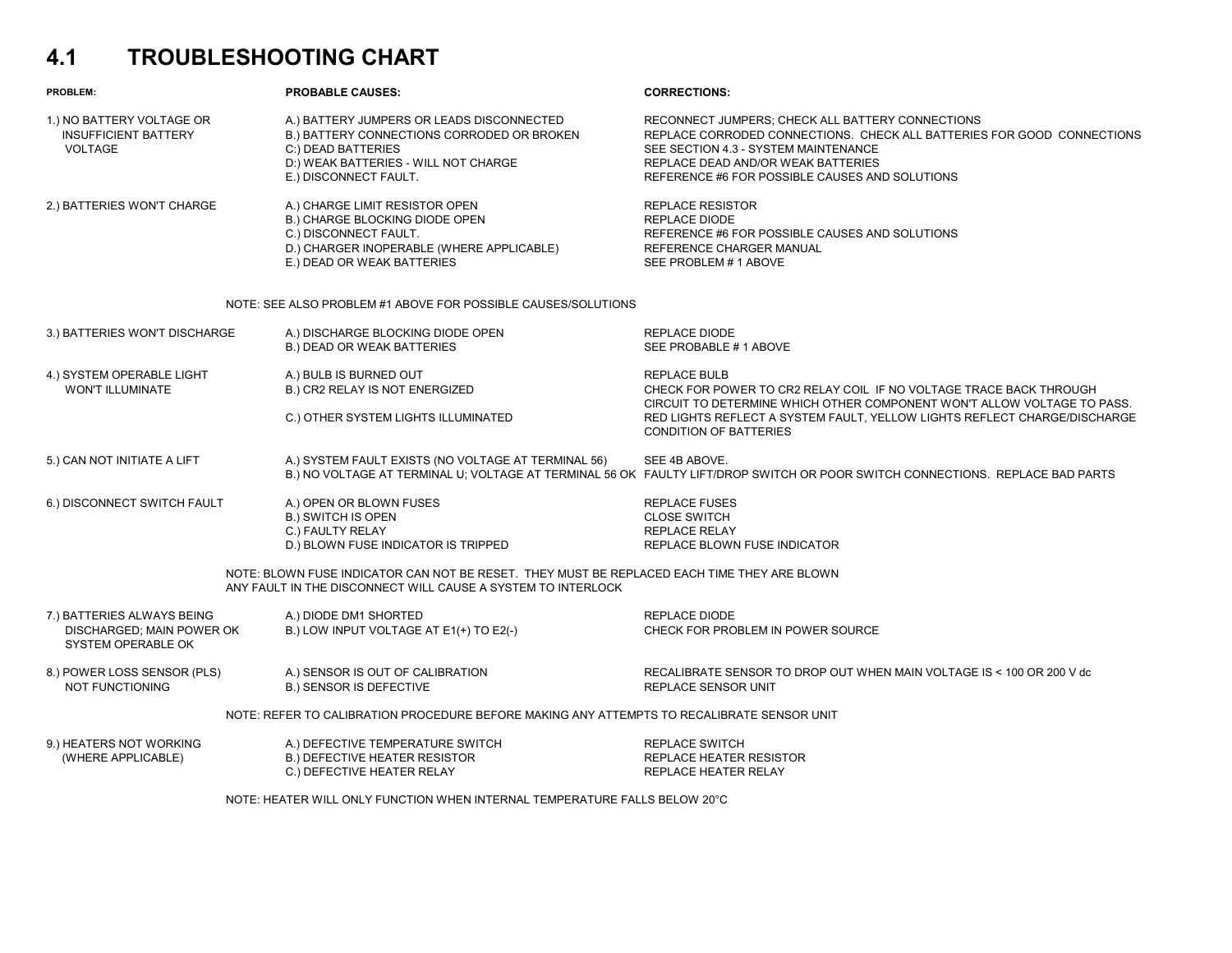#### 4.2 **TROUBLESHOOTING**

The Display Indicator Enclosure contains a set up lights used to indicate the status of the battery back-up system. Under normal operation, the green 'SYSTEM OPERABLE' light should always be illuminated. If it is not, then one of the other lamps on the display will be illuminated, indicating the status of the system. Red lights indicate that a fault has occurred, and yellow indicates that the batteries are either in a charge or discharge mode.

If the green light is not on; and no others lights are on, then a system problem has occurred. The problem could range from an indicator bulb being burned out, a loose or corroded wire connections, up to and including component failure.

Using the Display Indicator as a guide; Observe the voltmeter. It will show the voltage that is present on the batteries. That voltage must be present to operate the indicator lamps and the relays. If there is no voltage, use the TROUBLESHOOTING CHART of section 4.l to help locate the reason for the meter not indicating voltage.

Using a multimeter, determine if there is about 240 V-dc present at the rectifier output (El to E2), and no more than 225 V-dc from B16+ to B1- (E3 to E2) of the batteries. You may also easily determine if each indicator lamp is operating properly. Each lamp is a PUSH-TO-TEST type lamp, and the light of each button will illuminate each time the colored plastic lens is pressed in. If the bulb does not light, then the bulb might be burned out. Replace the old bulb with a new bulb and re-test. If the new bulb fails to light, the switch itself could be defective, or 240 V is not present at the switch. Determine the reason the bulb will not light using proper troubleshooting techniques and replace or repair all defective components. Test all indicator lamps in this fashion.

Refer to the schematic diagram and the system interconnection diagram and follow the TROUBLESHOOTING GUIDE to easily locate and correct problems that might occur.

To help prevent problems from occurring, refer to section 4.3 SYSTEM MAINTENANCE.

Battery charging: If there is a fault in the battery charging system, check all of the wiring to the batteries and all of the connections to the batteries and elsewhere. If the continuity of the circuit is broken, the batteries will not charge properly. There is no method to checking a bad battery, so it is advisable to conduct testing of the system at least every two weeks.

Battery Discharging: If the discharging of the batteries appears weak, or the batteries appear to discharge to less than 180 V in the specified time, there could be shorted cells in one or more of the batteries. The battery back-up system can not detect this kind of fault, because this fault will generate a normal charging condition If this fault should occur, it will be necessary to change the faulty batteries.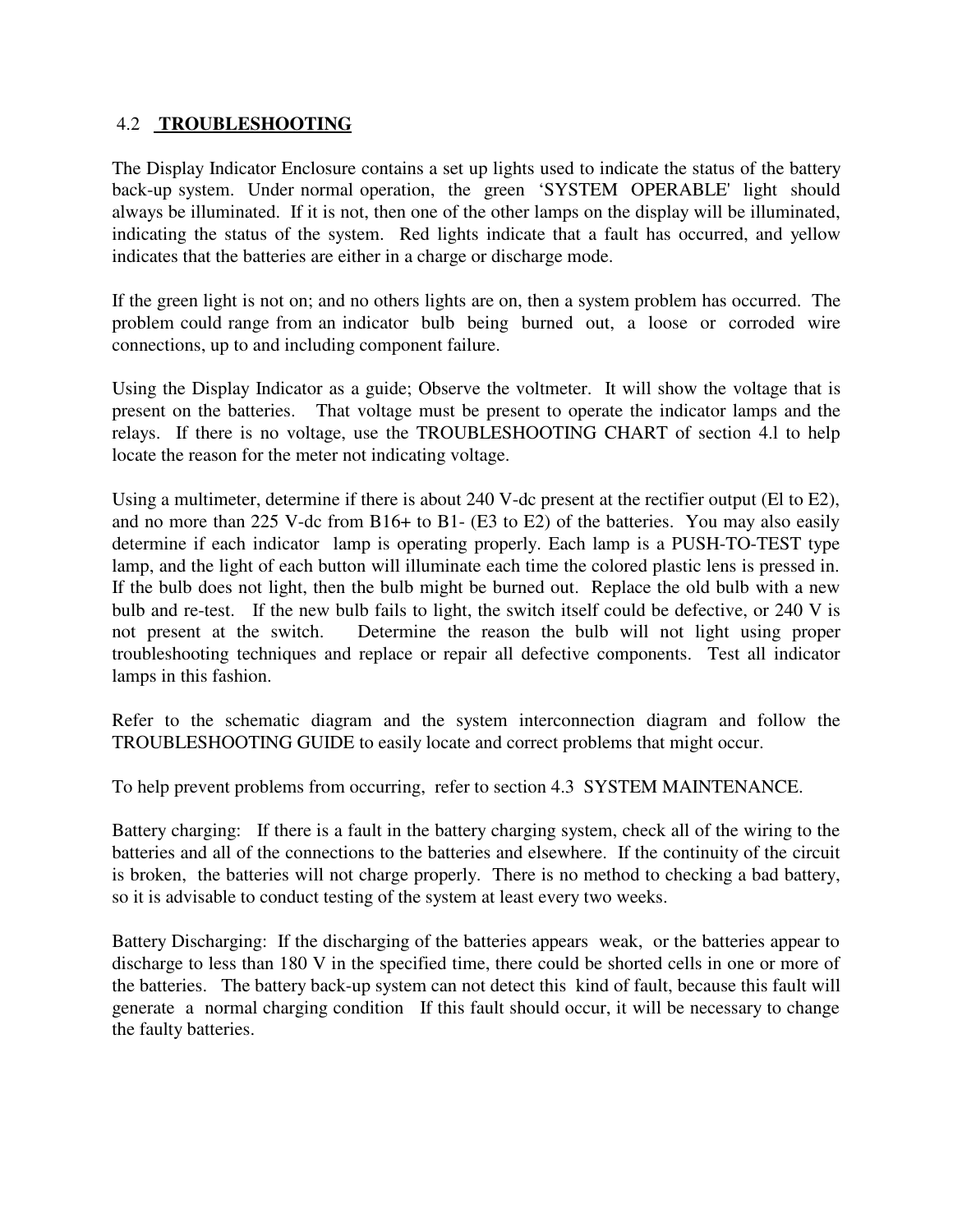#### 4.2 **TROUBLESHOOTING** (cont.)

The life and performance of the batteries and the system will be reduced greatly if the system is exposed to extremes in temperature. If the environment is too cold, then regulated heating units will have to added to the enclosures in order to maintain a optimal operating temperature of about 20°C.

If the environment is too hot, then a regulated air conditioning system will have to be added to the enclosures in order to maintain an optimal operating temperature of about 40°C.

Lead acid batteries normally have a life expectancy of 3 to 5 years. It is advisable to change out the batteries every 3 years to assure an optimal operating system.

Should you experience problems, that you are not able to repair then please contact the factory for help.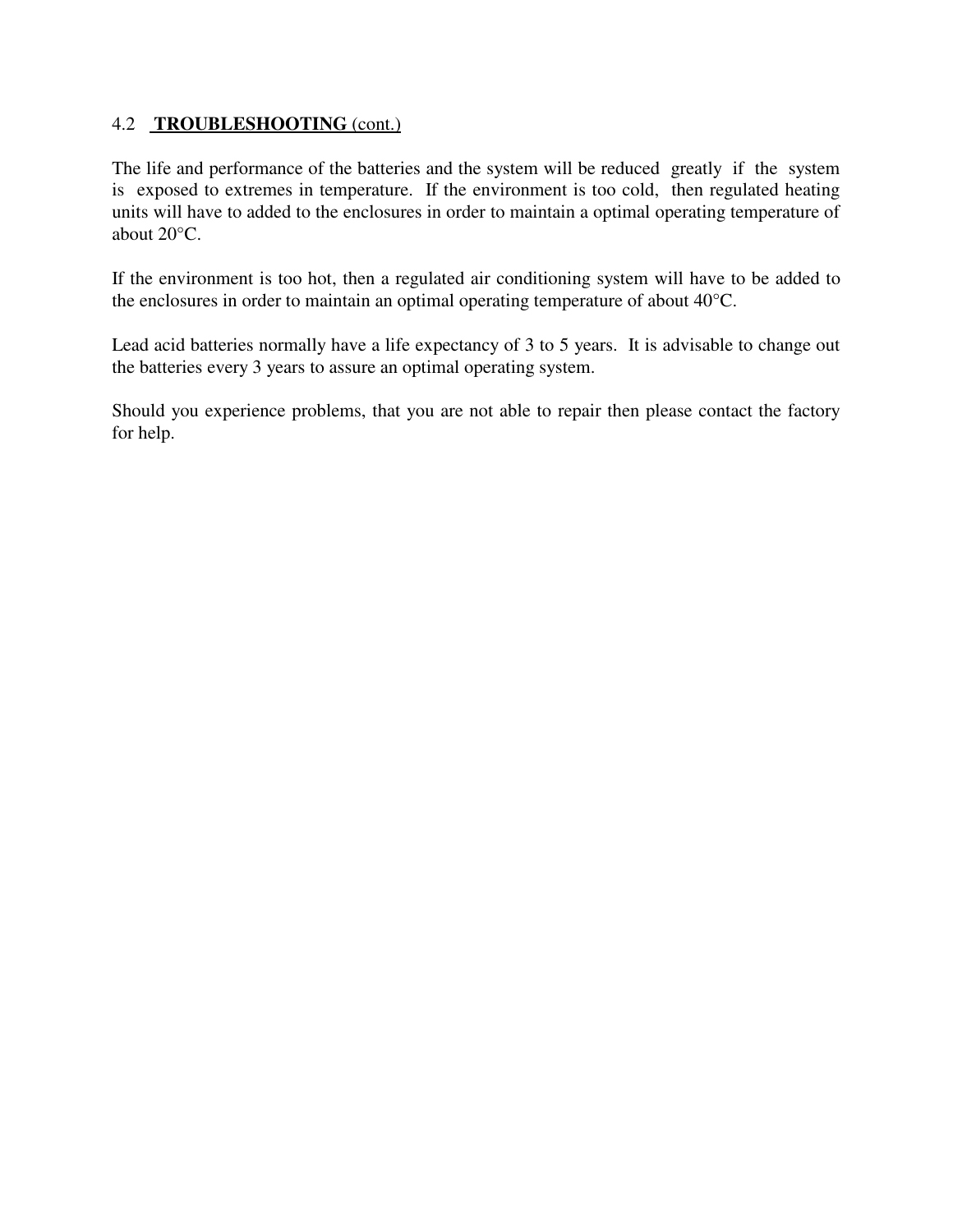#### 4.3 **SYSTEM MAINTENANCE**

Maintenance of the Battery Backup system plays a very important roll in the life and the function of the system. It is very important that the system be regularly inspected for possible problems. The main power should be deliberately interrupted at least twice per month and the battery completely cycled. If there are any problems they can be corrected at this time.

Take special care when maintaining or repairing the system because dangerously high voltage is present at all times. Take the necessary safety steps to insure that shock or electrocution danger is eliminated. Do not use water as a cleaning agent. When cleaning the system make sure the main power is off and the battery isolation disconnect switch is opened.

Make sure that the components are as free of dust and dirt as possible. Dirt and moisture can cause contacts to corrode and thus reduce the efficiency of the battery system. If you see signs of corrosion, replace the corroded parts at once.

Loose and or broken connections can cause a malfunction of the system and therefore should also be repaired.

There are two different types of batteries that can be used in the battery backup system: Lead Acid or Ni-Cad. Lead Acid are a dry type and are sealed. They are maintenance free. When new, they will improve their efficiency after a few cycles of charging and discharging. They have a life of about 3 to 5 years before they must be replaced. Ni-Cad batteries are a wet type and require a electrolyte solution to be maintained in order to operate properly. Never allow the liquid level to drop below the manufactures' recommended minimum level; as the efficiency of the system will be severely reduced and/or the batteries can be damaged. Ni-Cads also produce gasses when charging and discharging and therefore must be properly vented. Failure to allow the gasses to escape can result in an explosion. NEVER block the vents in the enclosure. A Ni-Cad battery can have a field life from 15 to 25 years.

All sensing relays are factory adjusted for optimum performance, but in time some of the adjustments might drift and the system may not function efficiently. Check the operation of each sensor relay to make sure that it pulls in during the time that it is suppose to. *Note:* In units with a separate battery charger, the discharge sense relay is complimented with a transfer switch . Once the transfer switch becomes active, the discharge sense relay drops out . The electronic sense relays are adjustable via DIP switches and a calibration potentiometer. There is a precise procedure for calibration of these relays. Even though the various electronic sensors might look the same, they are calibrated differently depending on their intended operation and thus can not be interchanged unless they have the same part number. If you attempt to service one of the sensors, it must be done per a proper written procedure. If this procedure is not followed then the unit can be destroyed or the battery system will not function properly.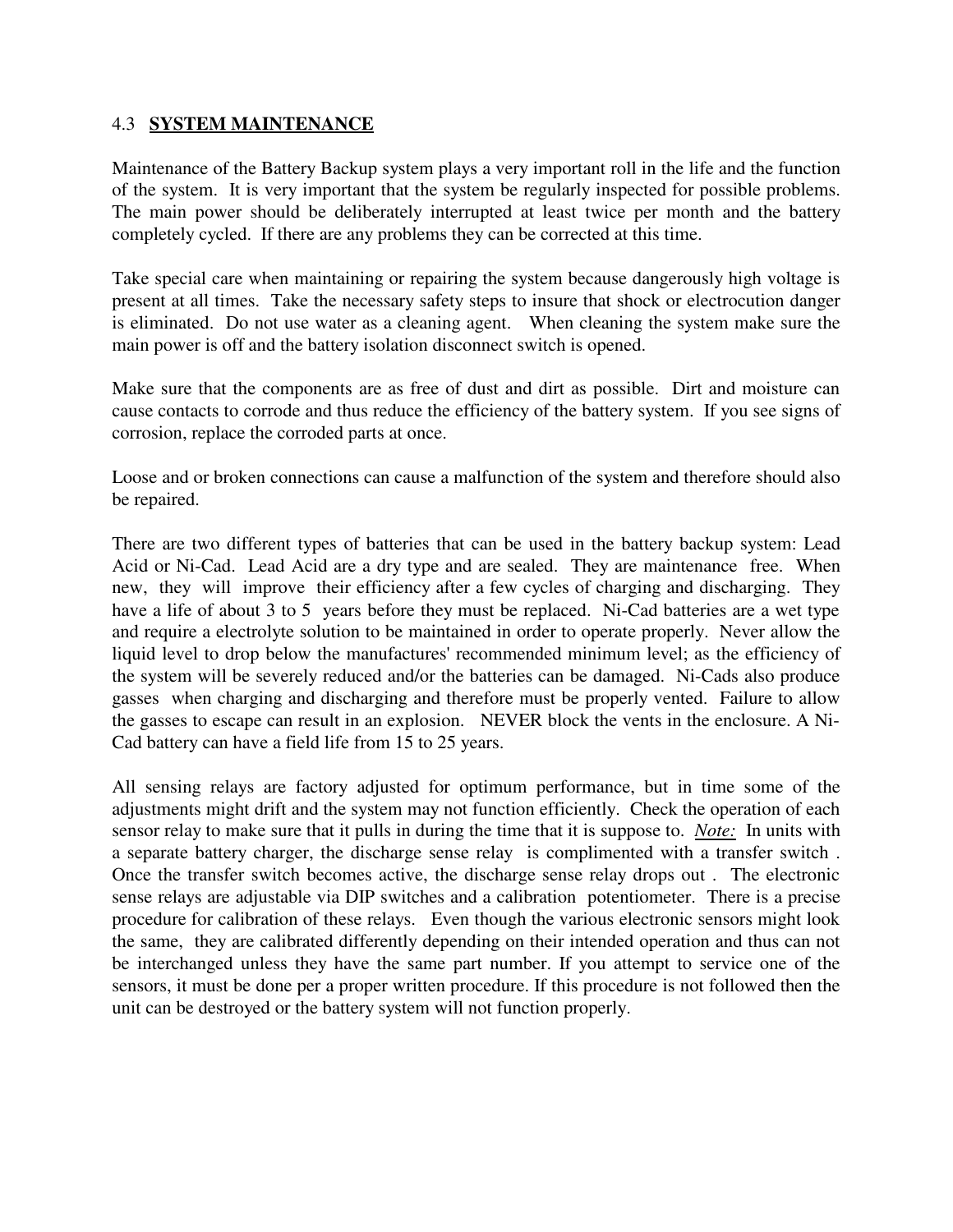## 5.0 DRAWINGS:

**SCHEMATIC:** 

INTERCONNECTION:

**BATTERY CHARGER:** 

the control of the control of the

**WIRE & ASSEMBLY DRAWINGS:** 

**CONTROL UNIT PANEL:** 

**DIODE HEATSINK ASSEMBLY:** 

**DISCONNECT SWITCH ENCLOSURE;** 

**DISCONNECT SWITCH PANEL:** 

and the state of the state of

**DISPLAY ENCLOSURE:** 

**BATTERY ENCLOSURE:** 

**BATTERY CHARGER:** 

**OUTLINE DRAWINGS:** 

**CONTROL UNIT:** 

**BATTERY ENCLOSURE:** 

**DISCONNECT SWITCH:** 

**DISPLAY ENCLOSURE:** 

**BATTERY CHARGER:** 

## OTHER: